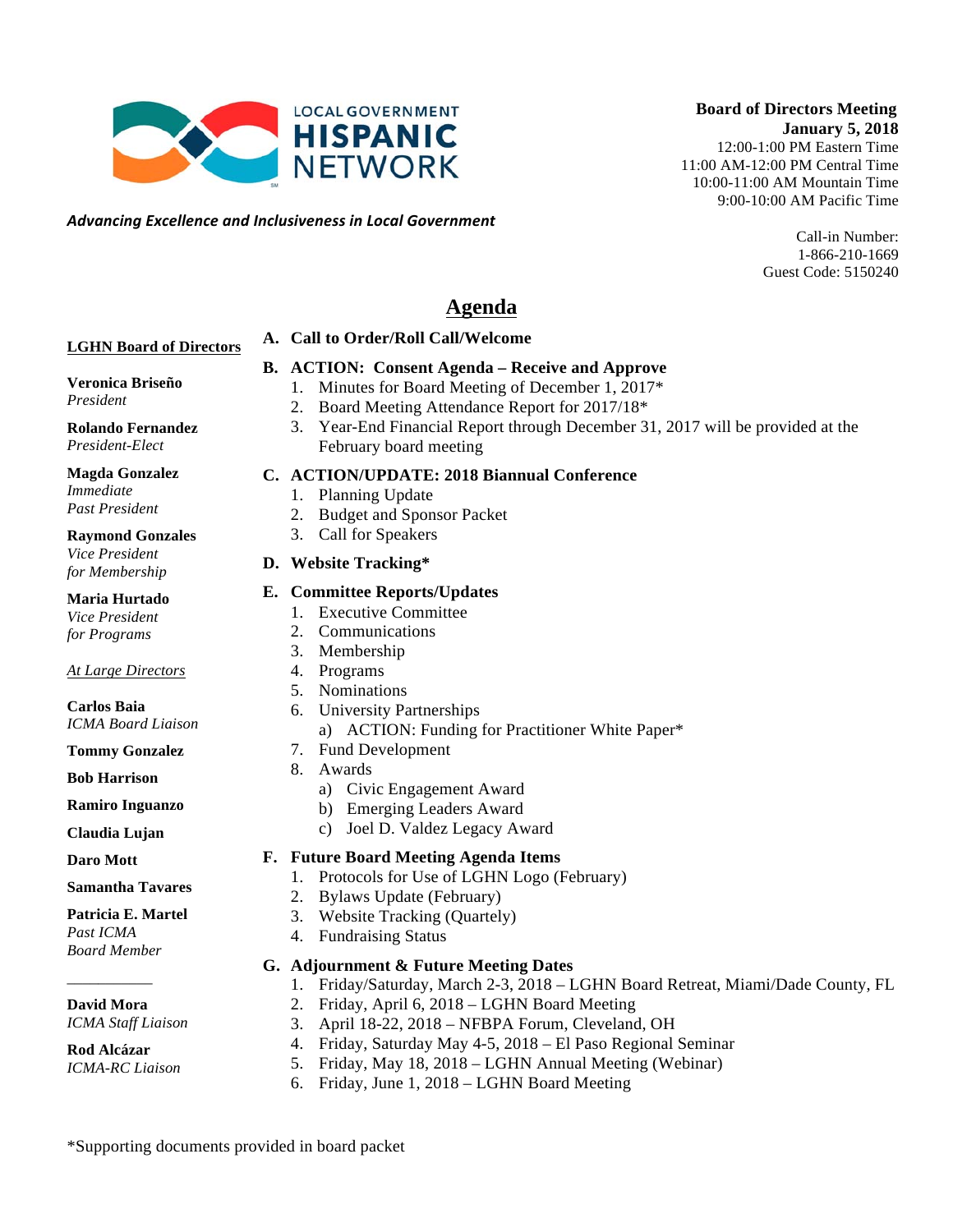- 7. Friday, July 6, 2018 LGHN Board Meeting
- 8. Friday, August 3, 2018 LGHN Board Meeting
- 9. Friday. September 7, 2018 LGHN Board Meeting
- 10. September 23-26, 2018 ICMA Conference, Baltimore, MD
- 11. October 25-27, 2018 LGHN Biannual Conference, Phoenix, AZ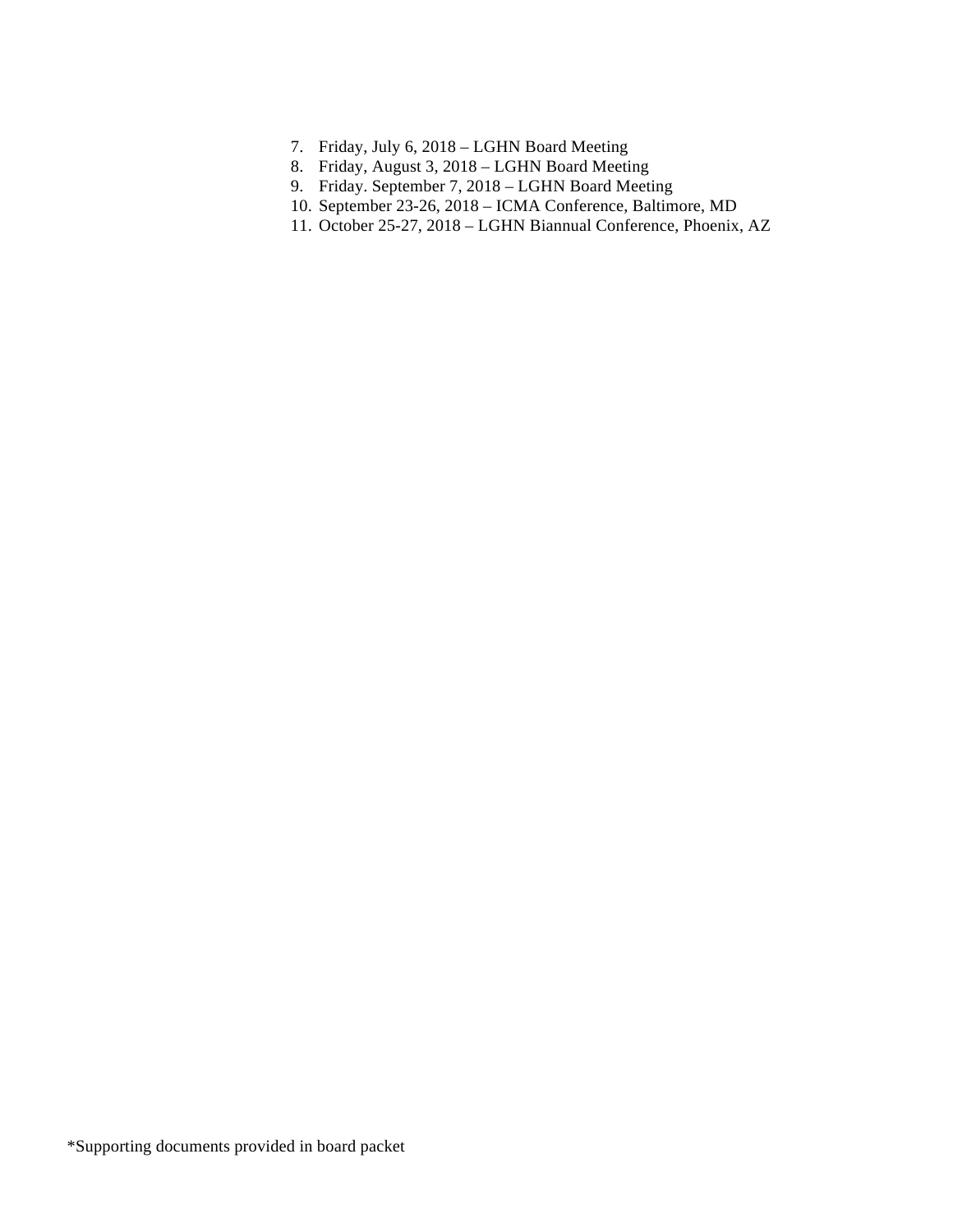

 **Board of Directors Meeting December 1, 2017**

 **MINUTES**

#### *Advancing)Hispanic)leadership)in)local)government*

#### **Board Members Present**

Veronica Briseño, President Rolando Fernandez, President-Elect Raymond Gonzales, Vice President for Membership Magda Gonzalez, Immediate Past President Carlos Baia, At Large Director Bob Harrison, At Large Director Claudia Lujan, At Large Director Daro Mott, At Large Director Samantha Tavares Patricia E. Martel, Past ICMA Board Member

#### **Board Members Absent**

Maria Hurtado, Vice President for Programs Tommy Gonzalez, At Large Director Ramiro Inguanzo, At Large Director

#### **Others Present**

Karen Davis, Executive Director David Mora, ICMA Staff Liaison

#### **A. Call to Order/Roll Call/Welcome**

*Roll call was conducted and ten voting members were present, a quorum was established.*

#### **B. ACTION: Consent Agenda – Receive and Approve**

- 1. Minutes for Board Meeting of November 3, 2017
- 2. Board Meeting Attendance Report for 2016/17
- 3. Financial Report through November 29, 2017

*Carlos Baia moved approval of the consent agenda; Samantha Tavares seconded the motion; the motion was approved unanimously.*

#### **C. ACTION: 2018 LGHN Budget**

*Karen Davis presented the proposed budget for 2018. Bob Harrison reported that he had a meeting with Seiman's and they are interested in a partnership with LGHN. Pat Martel concurred they would be a good strategic partner. Rolando Fernandez moved approval of the budget; Bob Harrison seconded the motion; the motion was approve unanimously.* 

#### **D. Set Date for 2018 Annual Meeting**

*The board set Friday, May 18, 2018 for the LGHN Annual Meeting. The meeting will be held at 9:00 Pacific, 10:00 Mountain, 11:00 Central and 12:00 Eastern time zones. The board meeting of May 4, 2018 will be canceled due to conflicts with the ICMA West Coast Regional Meeting and the LGHN regional seminar in El Paso, TX.*

#### **E. Review 2017 Annual Report**

*Karen Davis prepared a draft annual report of 2017 activities. The board reviewed and approved the report. The report will be provided to ICMA for distribution to new members and posted on the LGHN website.*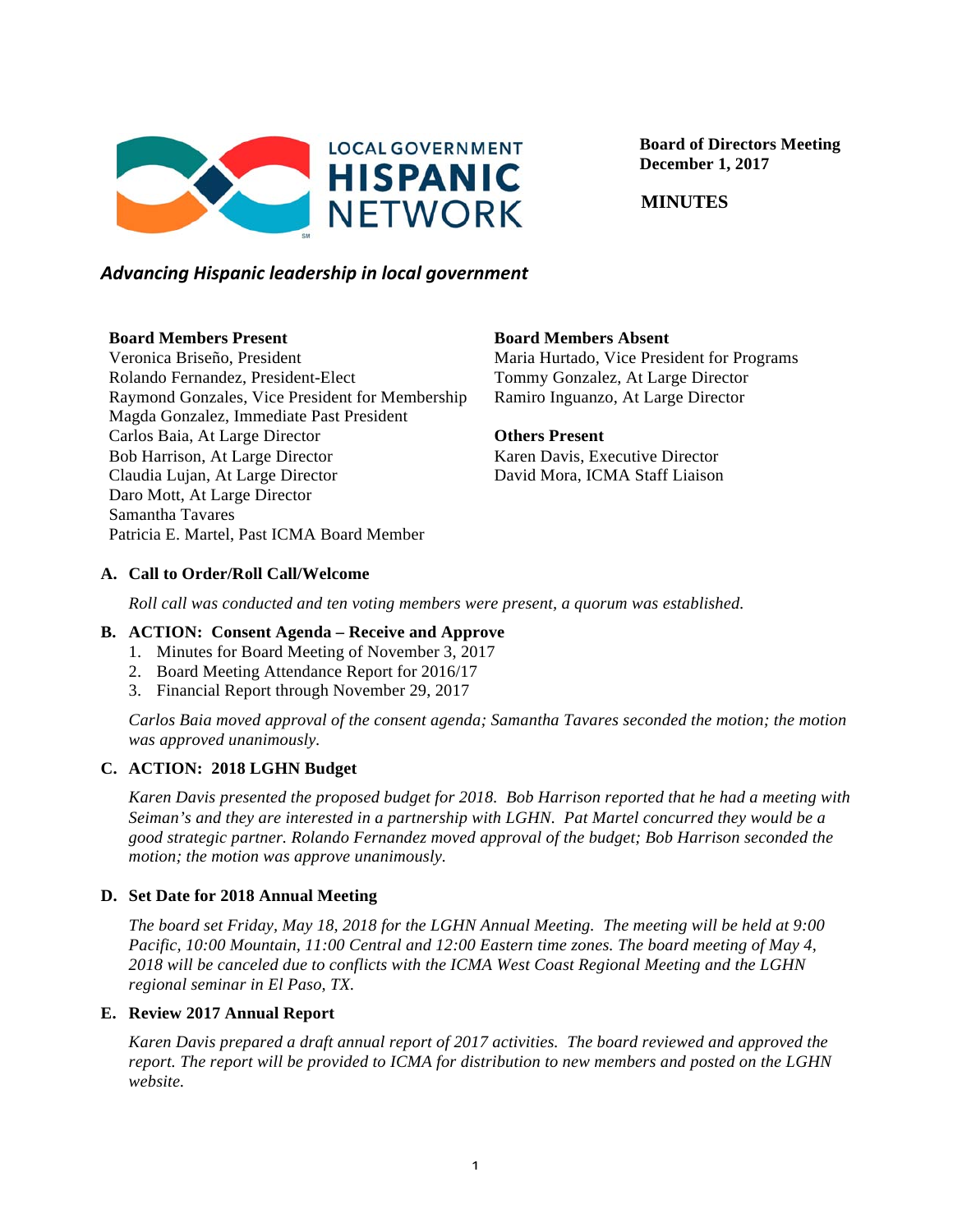#### **F. Committee Reports/Updates**

*Claudia Lujan presented an overview of the Civic Engagement Award requesting suggestions/ideas to promote and grow the pool of applicants for the award. Some suggestions were to push to the broader membership, direct outreach from board members, place an ad in the ICMA PM Magazine and in the ICMA newsletter. She also recommended redesign of the brochure to mirror the look of the new LGHN website.*

#### **G. Future Board Meeting Agenda Items**

- 2018 Biannual Conference Budget
- Protocols for Use of LGHN Logo
- Bylaws Update
- Website Tracking *–* quarterly
- Fundraising Status

#### **H. Other**

*Veronica Briseño and Rolando Fernandez updated the board on the City Manager search in Austin.*  LGHN received an email from Terrell Blodgett about the lack of diversity in the final group of *candidates and suggested that LGHN should consider how to address the situation. Questions were raised about the City's outreach process and whether to request information on what the outreach process was. Daro Mott suggested that LGHN have a regular dialogue with search firms about the need for diversity. Magda Gonzalez agreed with the idea and suggested that we proactively reach out to Councils when we know that searches are in progress. Claudia Lujan stated that the board should look at a long-term strategy to take a more assertive approach. Dave Mora noted that this issue is important, but LGHN should be mindful that it is be necessary to follow up with other organizations and not address Austin in isolation. Carlos Baia also noted that we should avoid conflict with Councilmembers. Ray Gonzales stated that in this situation it is important to protect Veronica and Rolando, and we should be more proactive going forward. LGHN does not have all the facts about the outreach and the vetting process. Pat Martel concurred that there is not way to separate the Austin staff concerns from this process. It is difficult to gain inroads through LGHN, NFBPA and other organizations give the councils are the hiring authority. LGHN has to be thoughtful about our role in the future, perhaps in conjunction with NFBPA, and be proactive vs. reactive. Rolando Fernandez recommended that LGHN not respond to the Austin situation via formal communication, but create a committee to work with recruiters across the country, and to create a curriculum/agenda with NFBPA, I-NAPA and others and bring recommendations back to the board for consideration. The board concurred with this recommendation.*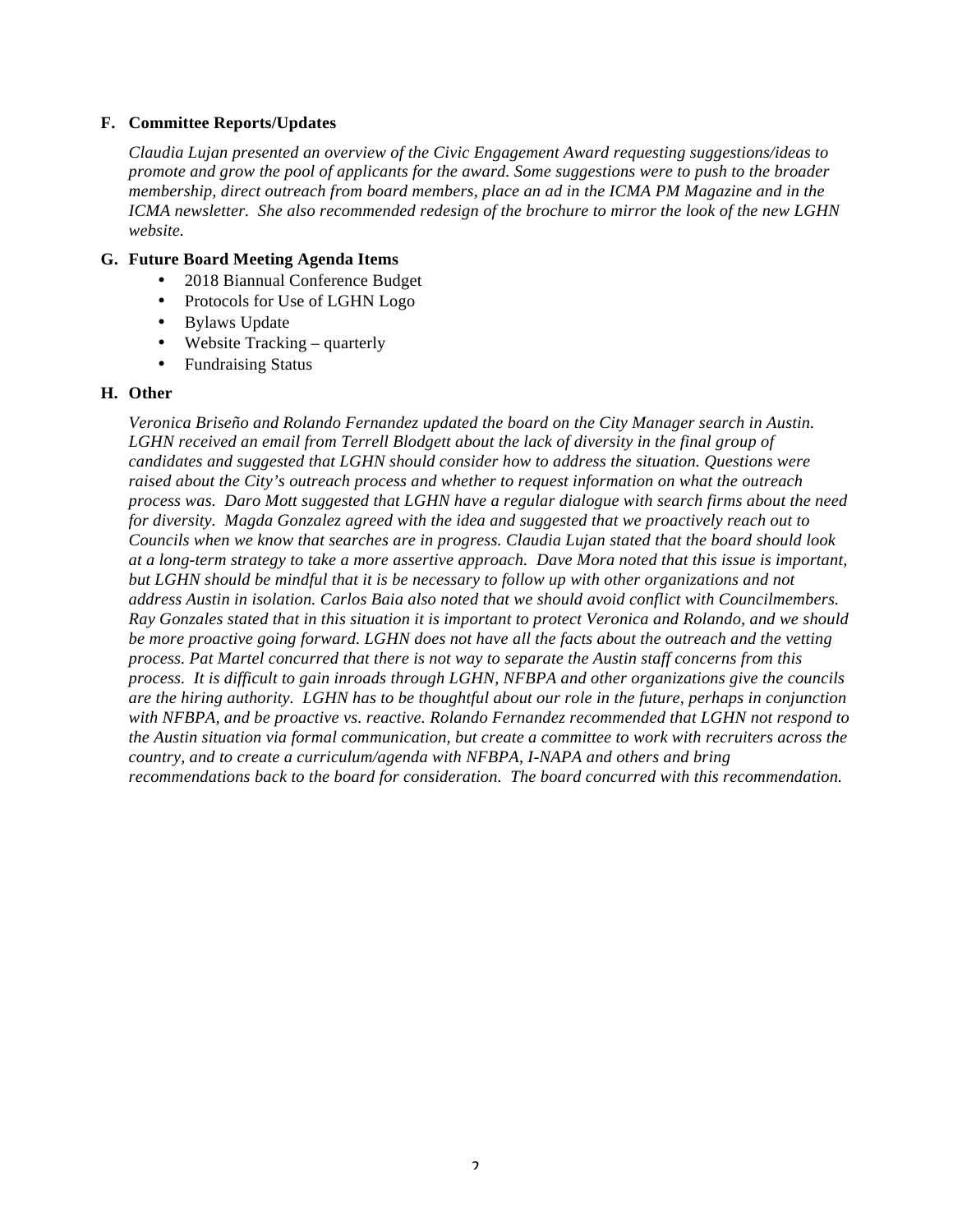# **2017-2018 IHN Board of Directors Board Meeting Attendance**

| Name                    | Jan     | Feb     | Mar     | April   | May     | June    | Annual    | July    | Aug     | <b>Sept</b> | Oct     | Nov     | Dec     |
|-------------------------|---------|---------|---------|---------|---------|---------|-----------|---------|---------|-------------|---------|---------|---------|
|                         | 2017    | 2017*   | 2017    | 2017    | 2017    | 2017    | Mtg. 2017 | 2017    | 2017    | 2017        | 2017    | 2017    | 2017    |
| Veronica Briseño        | Absent  | Present | Present | Present | Present | Present | Present   | Present | Present | Present     | Present | Present | Present |
| Magda Gonzalez          | Present | Present | Absent  | Present | Present | Present | Absent    | Present | Absent  | Absent      | Present | Present | Present |
| Maria Hurtado           | Absent  | Present | Present | Present | Present | Present | Absent    | Present | Present | Present     | Absent  | Present | Absent  |
| Rolando Fernandez       | Present | Present | Present | Absent  | Present | Present | Present   | Present | Present | Present     | Present | Present | Present |
| <b>Raymond Gonzales</b> | Absent  | Present | Present | Present | Present | Absent  | Present   | Absent  | Absent  | Present     | Absent  | Absent  | Present |
| Carlos Baia             | Present | Present | Absent  | Absent  | Present | Present | Present   | Present | Present | Present     | Present | Present | Present |
| Tommy Gonzalez          | Present | Absent  | Absent  | Present | Absent  | Absent  | Present   | Present | Present | Absent      | Absent  | Absent  | Absent  |
| <b>Bob Harrison</b>     |         |         |         |         |         |         | Present   | Absent  | Present | Absent      | Present | Present | Present |
| Ramiro Inguanzo         | Absent  | Absent  | Present | Absent  | Present | Absent  | Absent    | Present | Present | Present     | Absent  | Absent  | Absent  |
| Claudia Lujan           | Present | Present | Present | Present | Present | Present | Present   | Present | Absent  | Present     | Present | Absent  | Present |
| Pat Martel              | Present | Absent  | Absent  | Present | Absent  | Absent  | Absent    | Present | Absent  | Absent      | Present | Absent  | Present |
| Daro Mott               | Absent  | Absent  | Absent  | Present | Present | Present | Present   | Present | Absent  | Present     | Present | Present | Present |
| Samantha Tavares        |         |         |         |         |         |         | Present   | Present | Present | Present     | Present | Present | Present |

| <b>Name</b>             | Jan<br>2018 | Feb<br>2018 | Mar<br>2018 | <b>April</b><br>2018 | <b>Annual Mtg.</b><br><b>May 2018</b> | June<br>2018 | July<br>2018 | Aug<br>2018 | <b>Sept</b><br>2018 | Oct<br>2018 | <b>Nov</b><br>2018 | <b>Dec</b><br>2018 |
|-------------------------|-------------|-------------|-------------|----------------------|---------------------------------------|--------------|--------------|-------------|---------------------|-------------|--------------------|--------------------|
|                         |             |             |             |                      |                                       |              |              |             |                     |             |                    |                    |
| Veronica Briseño        |             |             |             |                      |                                       |              |              |             |                     |             |                    |                    |
| Magda Gonzalez          |             |             |             |                      |                                       |              |              |             |                     |             |                    |                    |
| Maria Hurtado           |             |             |             |                      |                                       |              |              |             |                     |             |                    |                    |
| Rolando Fernandez       |             |             |             |                      |                                       |              |              |             |                     |             |                    |                    |
| <b>Raymond Gonzales</b> |             |             |             |                      |                                       |              |              |             |                     |             |                    |                    |
| Carlos Baia             |             |             |             |                      |                                       |              |              |             |                     |             |                    |                    |
| Tommy Gonzalez          |             |             |             |                      |                                       |              |              |             |                     |             |                    |                    |
| <b>Bob Harrison</b>     |             |             |             |                      |                                       |              |              |             |                     |             |                    |                    |
| Ramiro Inguanzo         |             |             |             |                      |                                       |              |              |             |                     |             |                    |                    |
| Claudia Lujan           |             |             |             |                      |                                       |              |              |             |                     |             |                    |                    |
| Pat Martel              |             |             |             |                      |                                       |              |              |             |                     |             |                    |                    |
| Daro Mott               |             |             |             |                      |                                       |              |              |             |                     |             |                    |                    |
| Samantha Tavares        |             |             |             |                      |                                       |              |              |             |                     |             |                    |                    |

Note: Excused v. unexcused absences are not differentiated on the chart.

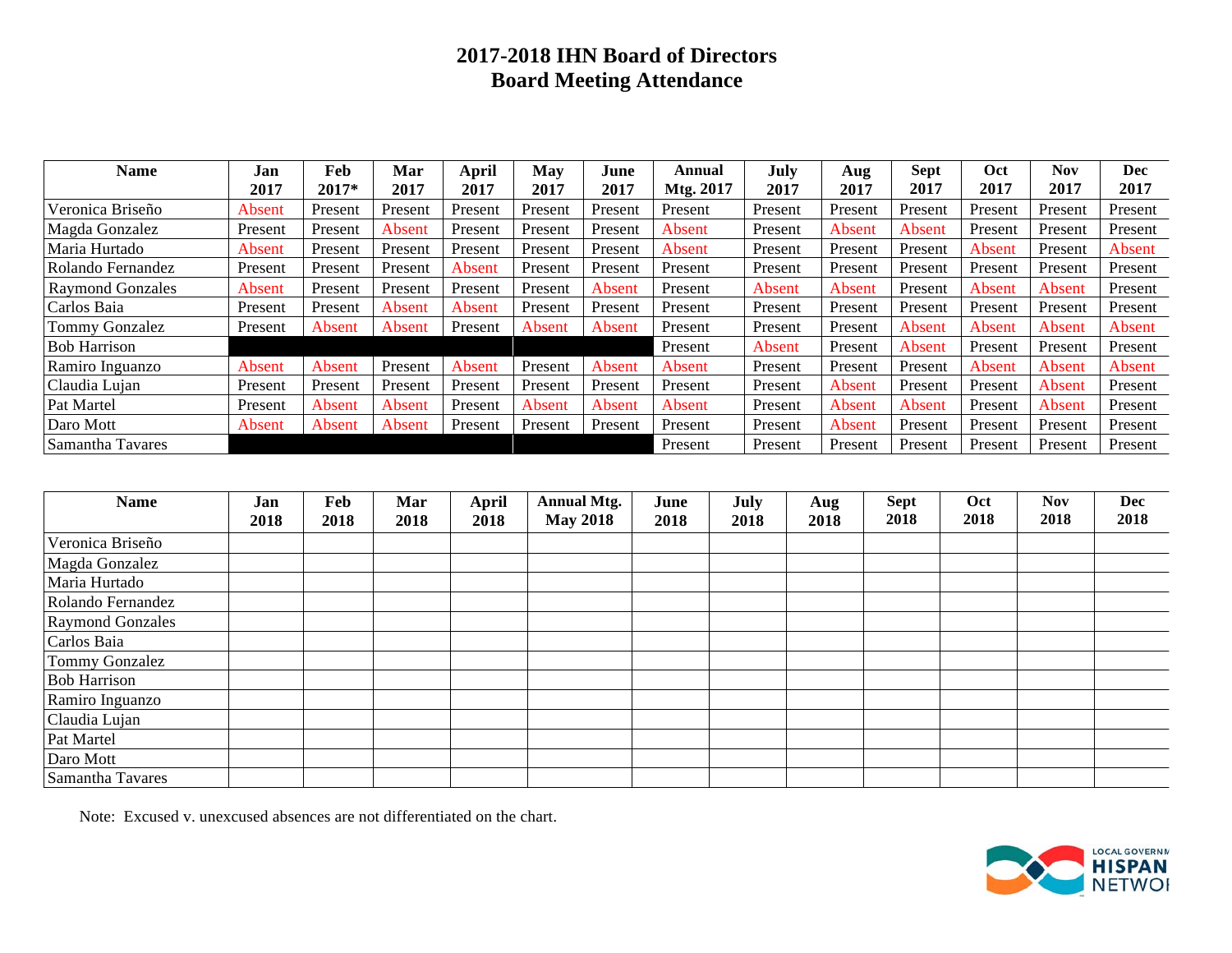### 2018 LGHN Conference Draft Schedule (Tentative)

Wednesday, Oct. 24

| $4:30 - 6:00 \text{ pm}$ | <b>Host Committee Meeting</b> | Sheraton bar area |
|--------------------------|-------------------------------|-------------------|
| $6:00 \text{ pm}$        | Informal Meet and Greet       | Sheraton bar area |

Thursday, Oct. 25

| $7:00 \text{ am} - 1:00 \text{ pm}$  | <b>Golf Tournament</b>               |                       |
|--------------------------------------|--------------------------------------|-----------------------|
| $8:00 \text{ am} - 12:00 \text{ pm}$ | Morning Conference Tour              |                       |
| $12:00 \text{ pm} - 5:00 \text{ pm}$ | Registration                         |                       |
| 1:00 pm $-3:00$ pm                   | Afternoon Conference Tour            |                       |
| $1:00 - 3:00$ pm                     | LGHN Board of Directors &            |                       |
|                                      | <b>Membership Meeting</b>            |                       |
| $3:30 \text{ pm} - 5:00 \text{ pm}$  | <b>Conference Session</b>            | 1 room                |
| $5:00 \text{ pm} - 6:00 \text{ pm}$  | <b>Cocktail Hour with Exhibitors</b> |                       |
| $6:00 \text{ pm}$                    | <b>Welcome Reception</b>             | Include with price of |
|                                      |                                      | registration          |

Friday, Oct. 26

| 6:30 am $- 7:30$ am                  | <b>Morning Activity</b>              | Yoga, downtown walk   |
|--------------------------------------|--------------------------------------|-----------------------|
| $8:00 \text{ am} - 5:00 \text{ pm}$  | Registration                         |                       |
| $8:00$ am $-10:00$ am                | Morning Breakfast and Keynote        |                       |
| 10:30 am $- 11:30$ am                | <b>Conference Sessions</b>           | 3 rooms               |
| $12:00 \text{ pm} - 1:30 \text{ pm}$ | Lunch and Keynote                    |                       |
| $1:00 \text{ pm} - 3:00 \text{ pm}$  | Afternoon Conference Tours           |                       |
| 1:45 pm $-$ 2:45 pm                  | <b>Conference Sessions</b>           | 3 rooms               |
| $3:00 \text{ pm} - 4:00 \text{ pm}$  | <b>Conference Sessions</b>           | 3 rooms               |
| $4:15$ pm $-5:30$ pm                 | Madrinas/Padrinos Platicas           | 1 room                |
| $5:30 \text{ pm} - 7:00 \text{ pm}$  | <b>Cocktail Hour with Exhibitors</b> |                       |
| $7:00 \text{ pm} - 9:00 \text{ pm}$  | <b>Awards Banquet</b>                | Include with price of |
|                                      |                                      | registration          |

Saturday, Oct. 27

| 6:30 am $- 7:30$ am                 | <b>Morning Activity</b>            | Yoga, downtown walk   |
|-------------------------------------|------------------------------------|-----------------------|
| $8:00 \text{ am} - 2:00 \text{ pm}$ | <b>Registration/Exit Committee</b> |                       |
| $8:30$ am $-9:30$ am                | <b>Conference Sessions</b>         | 2 rooms               |
| $9:45$ am $-10:45$ am               | <b>Conference Sessions</b>         | 2 rooms               |
| 11:00 am $-$ 12:30 pm               | Latinas Brunch/Panel               |                       |
| 12:45 am $-$ 1:45 am                | <b>Conference Sessions</b>         | 2 rooms               |
| $5:00 \text{ pm}$                   | <b>Closing Reception</b>           | Include with price of |
|                                     |                                    | registration          |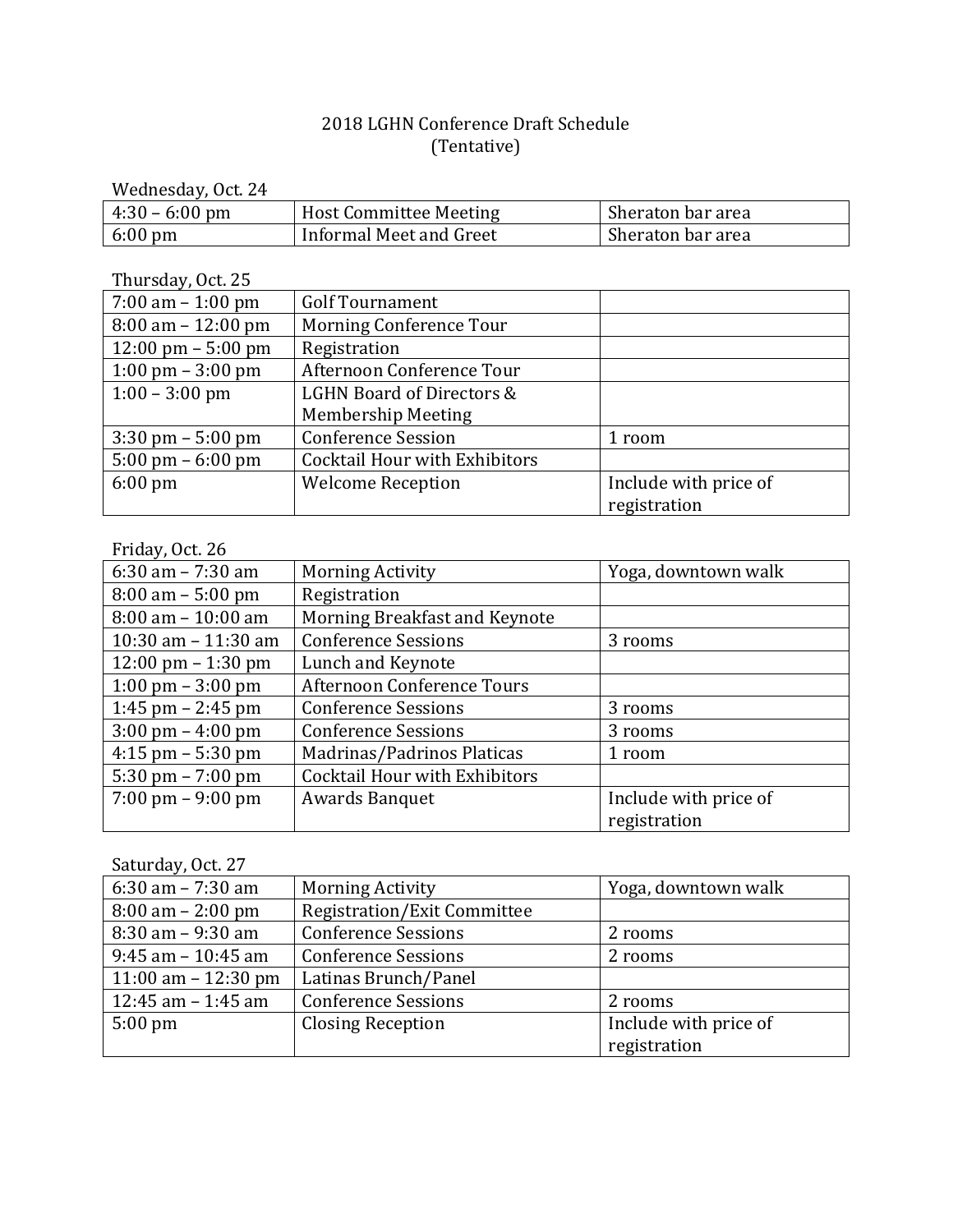|                              |                       |                             | LGHN 2018 Conference Budget Oct. 25 -27 |                |                                    |
|------------------------------|-----------------------|-----------------------------|-----------------------------------------|----------------|------------------------------------|
| <b>REVENUE</b>               |                       | <b>Estimated Attendance</b> | <b>Projected Revenue</b>                | <b>Actuals</b> | Notes                              |
| <b>Registration</b>          |                       |                             |                                         |                |                                    |
| <b>Member</b>                | \$300.00              | 350                         | $\varsigma$<br>105,000.00               |                | *example*                          |
| Nonmember                    | $\overline{5}$ 350.00 |                             |                                         |                |                                    |
| Student Membership           | \$100.00              |                             |                                         |                |                                    |
| Large Local Govt             |                       |                             |                                         |                |                                    |
| <b>Small Local Govt</b>      |                       |                             |                                         |                |                                    |
| Golf Tournament              |                       |                             |                                         |                |                                    |
| Conference Tour #1           |                       |                             |                                         |                |                                    |
| Conference Tour #2           |                       |                             |                                         |                |                                    |
| Conference Tour #3           |                       |                             |                                         |                |                                    |
|                              |                       |                             |                                         |                |                                    |
| Sponsorships                 |                       |                             |                                         |                |                                    |
| Sponsors & Exhibitors        |                       |                             | \$<br>160,000.00                        |                |                                    |
| <b>TOTAL REVENUE</b>         |                       |                             | $\overline{\xi}$<br>265,000.00          |                |                                    |
|                              |                       |                             |                                         |                |                                    |
| <b>EXPENDITURES</b>          |                       |                             |                                         |                |                                    |
| <b>Sheraton Hotel</b>        |                       | Minimum                     | Estimate                                | <b>Actuals</b> | <b>Notes</b>                       |
| Food and Beverage            |                       | \$<br>80,000.00             |                                         |                | 25% service charge plus taxes      |
| Thursday Afternoon Snack     |                       |                             |                                         |                |                                    |
| Friday Breakfast             |                       |                             | \$<br>7,200.00                          |                | Monument Valley Breakfast, \$36    |
|                              |                       |                             |                                         |                | 20 cups per gallon, 300 x 60% who  |
|                              |                       |                             |                                         |                | will drink regular coffee = 180    |
| <b>Friday Coffee Service</b> |                       |                             | \$<br>1,222.00                          |                | cups = 9 gallons; 4 gallons tea    |
| Friday Lunch                 |                       |                             | \$<br>13,500.00                         |                |                                    |
| Friday Afternoon Snack       |                       |                             | \$<br>1,332.50                          |                | Coffee and coca cola products      |
| Friday Cocktail Hour         |                       |                             |                                         |                | <b>Discuss with Sheraton staff</b> |
| Friday Awards Banquet        |                       |                             | \$<br>32,500.00                         |                |                                    |
| Saturday Coffee Service      |                       |                             | $\overline{\varsigma}$<br>1,500.00      |                |                                    |
| Saturday Brunch              |                       |                             | \$<br>12,500.00                         |                |                                    |
|                              |                       |                             | \$<br>69,754.50                         |                |                                    |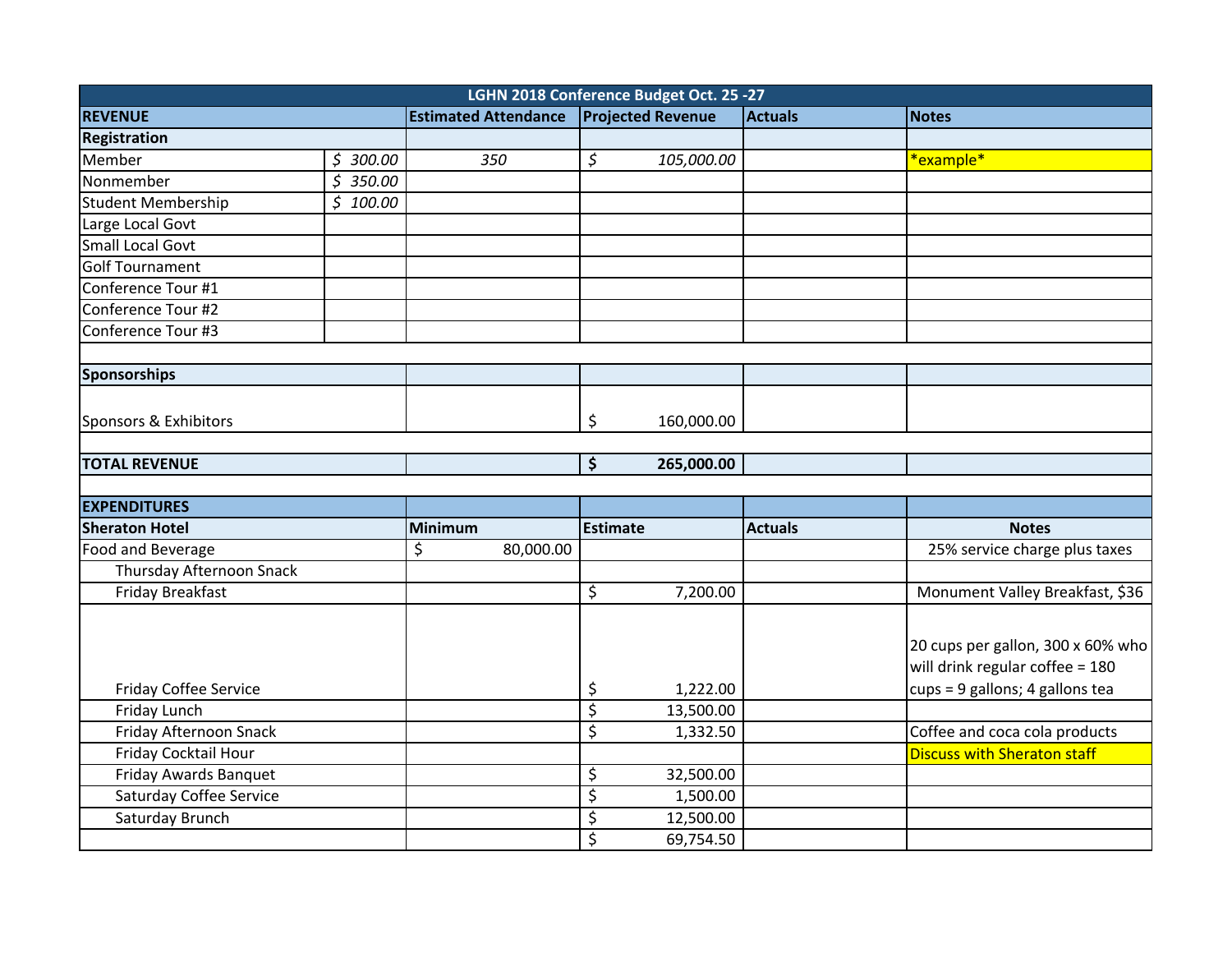|                                       |                 |                |                | *Must be paid out of pocket if not |
|---------------------------------------|-----------------|----------------|----------------|------------------------------------|
| Guest Room Revenue (80%)              | \$<br>49,624.00 |                |                | reached                            |
|                                       |                 |                |                |                                    |
| <b>Outside Food and Beverage</b>      | <b>Estimate</b> | <b>Actuals</b> | Sponsor        | <b>Notes</b>                       |
| Thursday Cocktail Hour                |                 |                |                |                                    |
| Thursday Welcome Reception            |                 |                |                |                                    |
| <b>Saturday Closing Reception</b>     |                 |                |                |                                    |
| <b>Complimentary Registrations</b>    | <b>Estimate</b> | <b>Actuals</b> | <b>Sponsor</b> | <b>Notes</b>                       |
|                                       |                 |                |                |                                    |
| <b>Registration Expenses/Supplies</b> | <b>Estimate</b> | <b>Actuals</b> | Sponsor        | <b>Notes</b>                       |
| Printing                              |                 |                |                |                                    |
| Envelopes                             |                 |                |                |                                    |
| <b>Badges</b>                         |                 |                |                |                                    |
| Ribbons                               |                 |                |                |                                    |
| Conference Bags                       |                 |                |                |                                    |
| Registration software                 |                 |                |                |                                    |
| <b>Bag Give aways</b>                 |                 |                |                |                                    |
| Registration Subtotal \$              | 5,000.00        |                |                |                                    |
|                                       |                 |                |                |                                    |
| Keynote/Speakers                      | <b>Estimate</b> | <b>Actuals</b> | Sponsor        | <b>Notes</b>                       |
| Honoraria                             |                 |                |                |                                    |
| Travel                                |                 |                |                |                                    |
| Hotel                                 |                 |                |                |                                    |
| Keynote/Speakers Subtotal \$          | 10,000.00       |                |                |                                    |
| <b>AV Equipment</b>                   | <b>Estimate</b> | <b>Actuals</b> |                | <b>Notes</b>                       |
| Session room equipment                |                 |                | Sponsor        |                                    |
| General session equipment             |                 |                |                |                                    |
| Computer rental                       |                 |                |                |                                    |
| <b>AV Equipment Subtotal</b>          |                 |                |                |                                    |
|                                       |                 |                |                |                                    |
| Printing                              | Estimate        | <b>Actuals</b> | Sponsor        | <b>Notes</b>                       |
| Save the date                         |                 |                |                |                                    |
| Program                               |                 |                |                |                                    |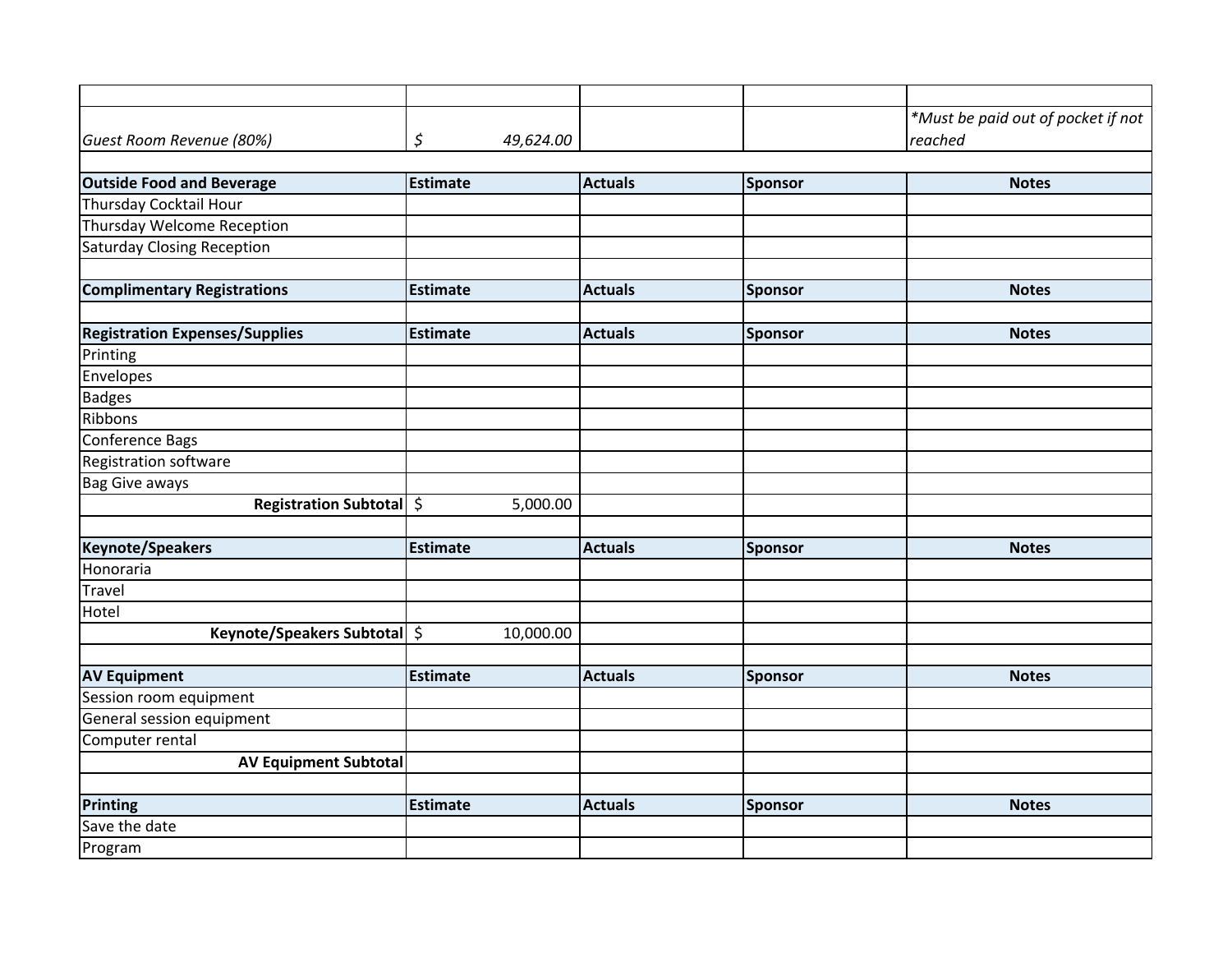| Signs                                            |                                  |                |                |                                          |
|--------------------------------------------------|----------------------------------|----------------|----------------|------------------------------------------|
| Printing Subtotal \$                             | 5,000.00                         |                |                |                                          |
|                                                  |                                  |                |                |                                          |
| Events                                           | <b>Estimate</b>                  | <b>Actuals</b> | Sponsor        | <b>Notes</b>                             |
| Golf Tournament                                  |                                  |                |                |                                          |
| Activity #1                                      |                                  |                |                |                                          |
| Activity #2                                      |                                  |                |                |                                          |
| Activity #3                                      |                                  |                |                |                                          |
| <b>Events Subtotal</b>                           |                                  |                |                |                                          |
|                                                  |                                  |                |                |                                          |
| <b>Advertising and Promotions</b>                | <b>Estimate</b>                  | <b>Actuals</b> | Sponsor        | <b>Notes</b>                             |
|                                                  |                                  |                |                |                                          |
| <b>Professional Services</b>                     | Estimate                         | <b>Actuals</b> | Sponsor        | <b>Notes</b>                             |
| Graphic Design                                   |                                  |                |                |                                          |
| LGHN staff services                              |                                  |                |                |                                          |
| Sponsorship Coordinator                          |                                  |                |                |                                          |
| <b>Professional Services Subtotal</b>            |                                  |                |                |                                          |
|                                                  |                                  |                |                |                                          |
| Transportation                                   | <b>Estimate</b>                  | <b>Actuals</b> | <b>Sponsor</b> | <b>Notes</b>                             |
|                                                  |                                  |                |                |                                          |
| Charter buses                                    |                                  |                |                |                                          |
| <b>Transportation Subtotal</b>                   |                                  |                |                |                                          |
|                                                  |                                  |                |                |                                          |
| <b>Management Partners Staff Support</b>         | Estimate                         | <b>Actuals</b> |                |                                          |
|                                                  |                                  |                |                |                                          |
| Karen Davis                                      |                                  |                |                | 150 hours, average 15 hours per<br>month |
|                                                  |                                  |                |                |                                          |
|                                                  |                                  |                |                | 100 hours, average 10 hours per          |
| Jeri Beckstedt                                   |                                  |                |                | month                                    |
|                                                  |                                  |                |                | 25 hours, email blasts and               |
| Paula Sitawi                                     |                                  |                |                | outreach emails                          |
| Management Partners Subtotal \$                  | 25,575.00                        |                |                |                                          |
| Miscellaneous                                    |                                  |                |                | <b>Notes</b>                             |
|                                                  | <b>Estimate</b>                  | <b>Actuals</b> | Sponsor        |                                          |
| Conference Mobile App<br><b>Volunteer Shirts</b> | \$<br>2,000.00<br>\$<br>1,000.00 |                |                |                                          |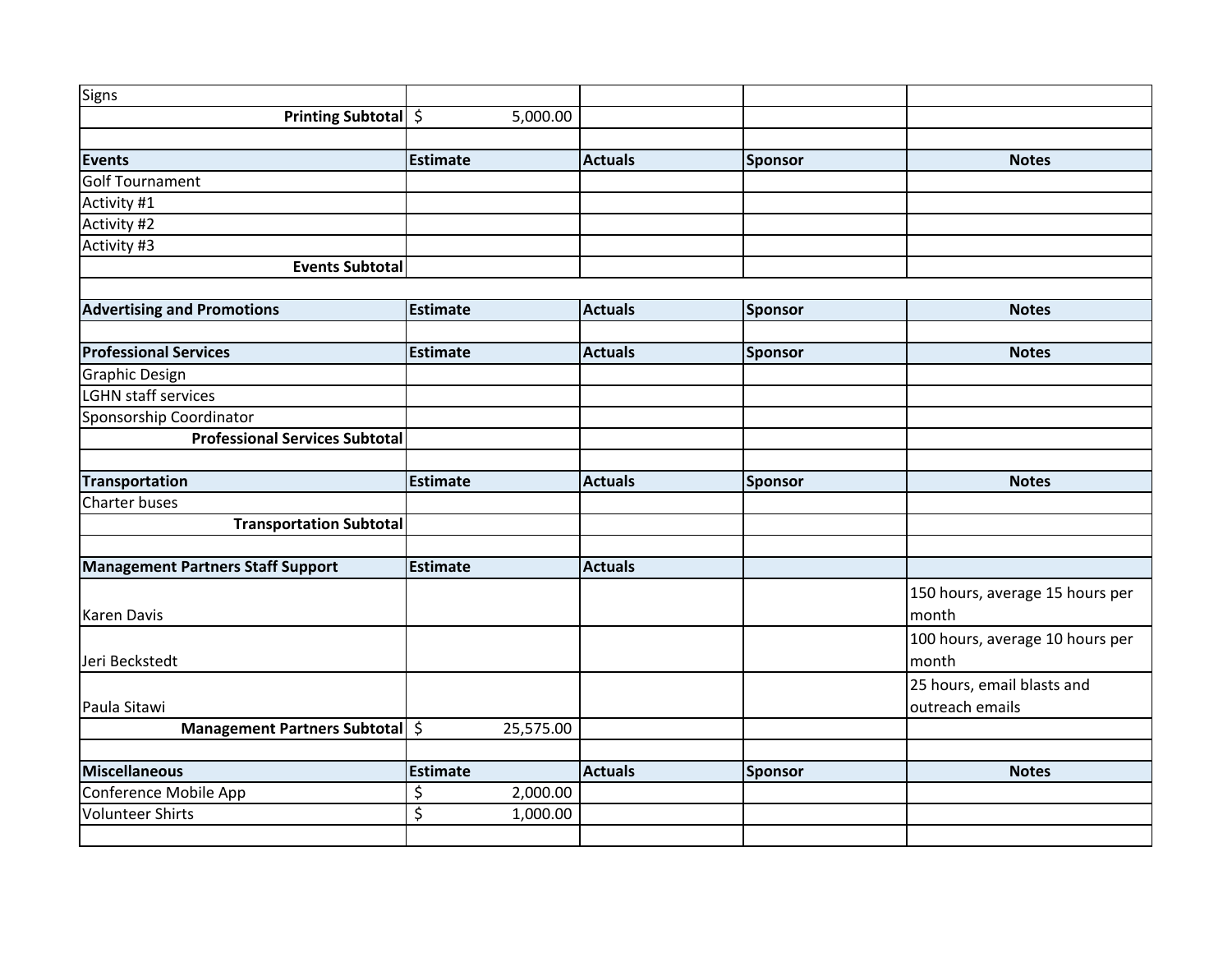| <b>TOTAL EXPENDITURES</b> |  |  |  |  |  |  |
|---------------------------|--|--|--|--|--|--|
|                           |  |  |  |  |  |  |
|                           |  |  |  |  |  |  |
|                           |  |  |  |  |  |  |
|                           |  |  |  |  |  |  |
|                           |  |  |  |  |  |  |
|                           |  |  |  |  |  |  |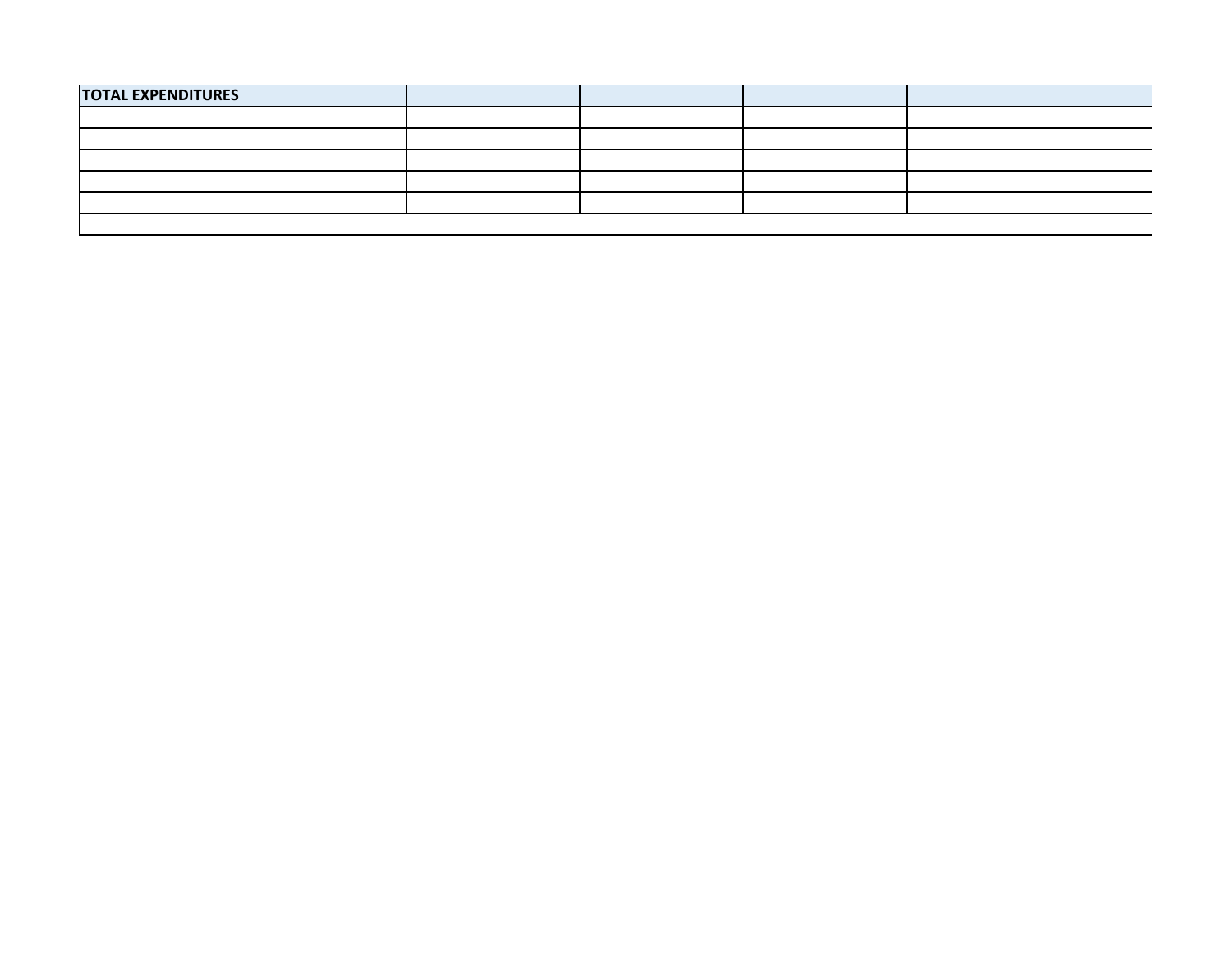

# **ANNUAL CONFERENCE SPONSORSHIP OPPORTUNITIES**

Phoenix, Arizona October 25-27, 2018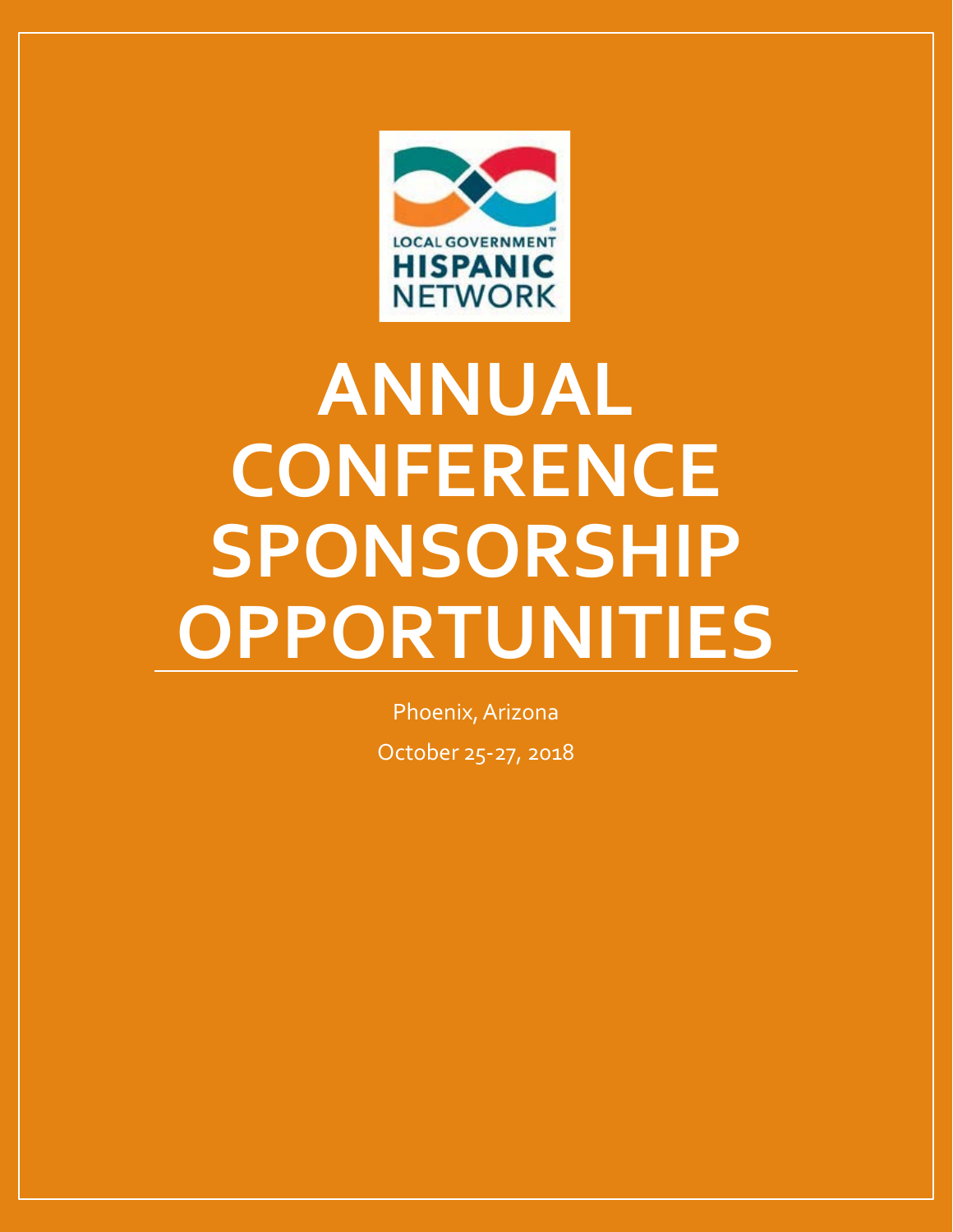# Why Sponsor



The 2018 Local Government Hispanic Network (LGHN) Biennial Conference will be held in Phoenix, Arizona, October 25-27, 2018. The conference provides an unparalleled opportunity for your organization to reach hundreds of diverse, influential local government decision makers who are addressing critical issues and working to create a bright, culturally rich future for the communities they serve. Help these leaders grow in knowledge and efficacy while positioning your organization as a leader in the local government field.

This year's conference theme is *Transformational Leadership: Honoring the Past, Treasuring the Present, Shaping the Future*. We hope you can help us in making this a truly transformational event!

# About Local Government Hispanic Network

LGHN is the leading support organization for Hispanic local government professionals. LGHN operates in two ways: as a forum for individuals who are interested in programs and issues related to the Hispanic population and as a consortium of local governments that serve a significant Hispanic population.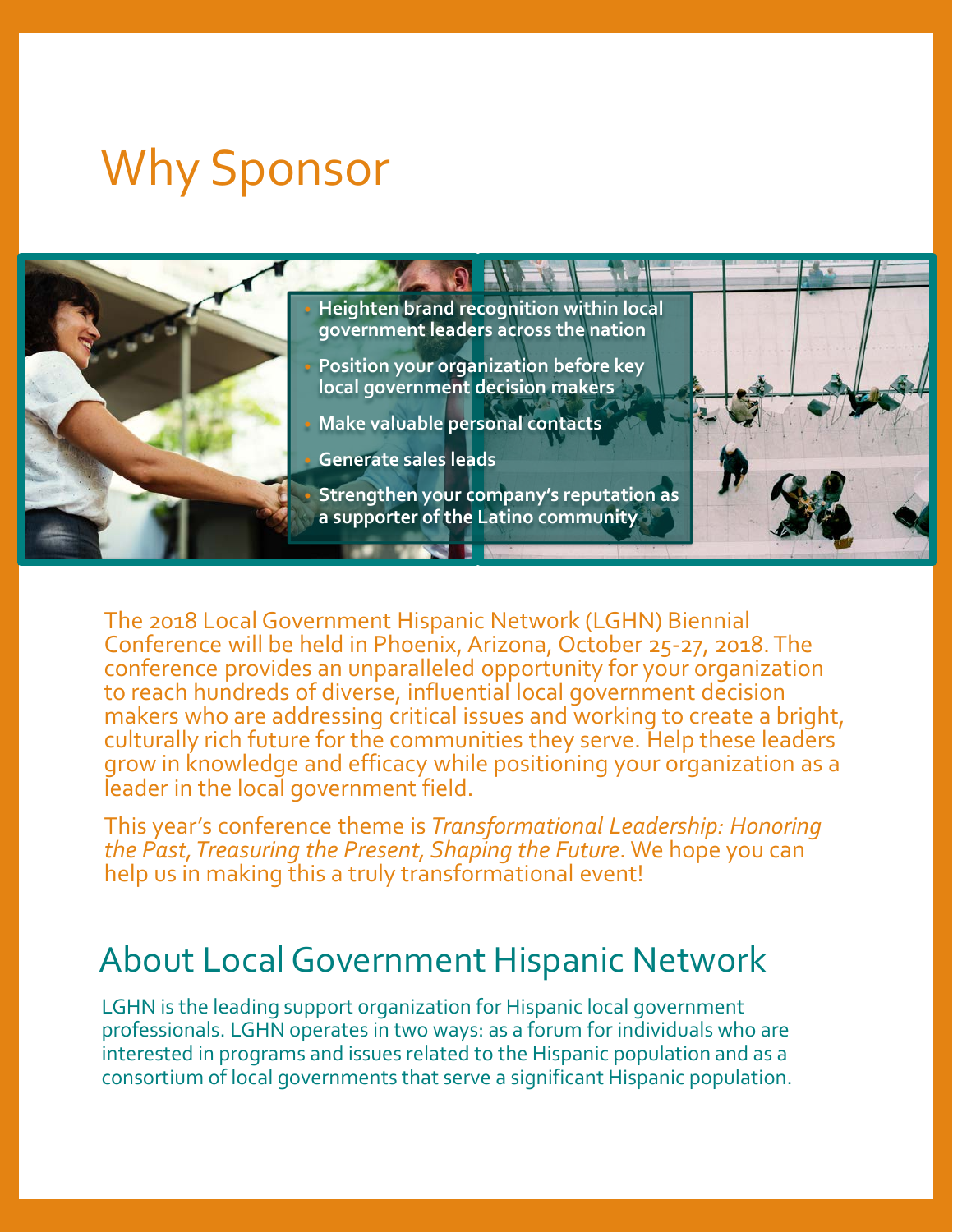# Overall Conference Sponsorship **Opportunities**

|                                                     | Phoenix<br>( \$25,000)                      | <b>Saguaro</b><br>( \$15,000)       | <b>Ocotillo</b><br>(\$10,000)      | Yucca<br>(\$5,000)         | <b>Cholla</b><br>( \$2,500)   |
|-----------------------------------------------------|---------------------------------------------|-------------------------------------|------------------------------------|----------------------------|-------------------------------|
| <b>Banner at Registration Area</b>                  |                                             |                                     |                                    |                            |                               |
| <b>Sponsor E-blast Highlight</b>                    |                                             |                                     |                                    |                            |                               |
| <b>Tickets to Awards Banquet</b>                    | <b>VIP Table</b>                            | 6                                   | 4                                  | $\overline{2}$             |                               |
| <b>Complimentary Conference</b><br>Registrations    | 8                                           | 6                                   | 4                                  | $\overline{2}$             | $\mathbf{1}$                  |
| <b>Special Recognition at Key</b><br>Events         | All                                         | Welcome &<br>Closing<br>Receptions  | Welcome &<br>Closing<br>Receptions |                            |                               |
| Conference Program                                  | Full-Page Ad,<br>Premium<br>Positioning     | Half-Page Ad                        | Quarter-Page<br>Ad                 | Quarter-Page<br>Ad         | Company<br><b>Name Listed</b> |
| <b>Exhibitor Booth</b>                              | Premium<br>Positioning                      |                                     |                                    |                            |                               |
| <b>Golf Tournament</b>                              | 2 Foursomes<br>& Hole<br>Sponsor            | 1 Foursome &<br><b>Hole Sponsor</b> | <b>Hole Sponsor</b>                |                            |                               |
| <b>Tote Bags</b>                                    | Logo on Bag &<br>Promotional<br>Item in Bag | Promotional<br>Item in Bag          | Promotional<br>Item in Bag         | Promotional<br>Item in Bag | Promotional<br>Item in Bag    |
| Branding on Website,<br>Signage, Printed Collateral | Logo                                        | Logo                                | Logo                               | Logo                       | Company<br><b>Name Listed</b> |
| <b>Digital Roster of Attendees</b>                  |                                             |                                     |                                    |                            |                               |

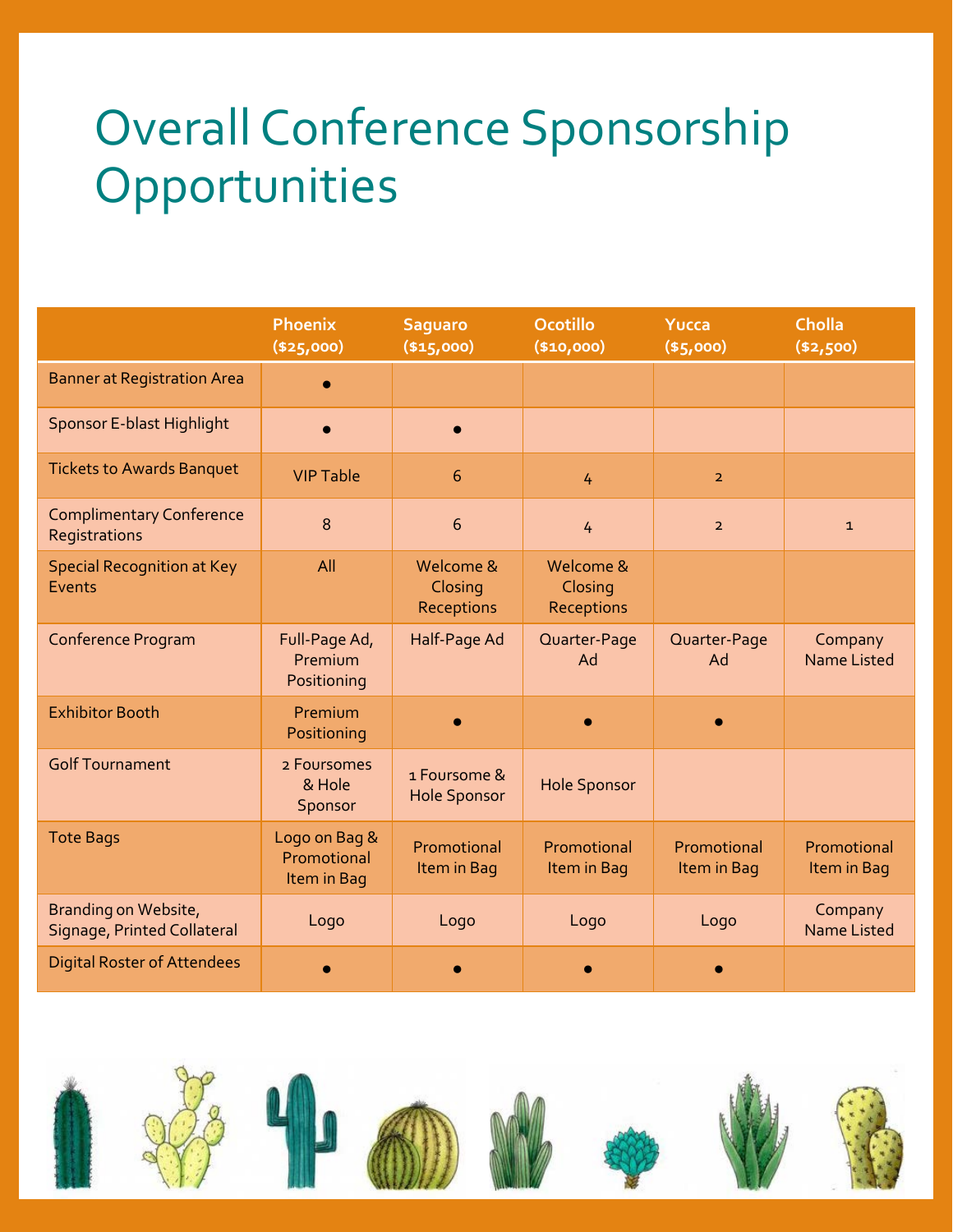# Event Sponsorship Opportunities

|                                                                                                                                                                                                                                                                                | <b>Event Description</b>                                                                                                          | <b>Price</b>                      | <b>Benefits</b>                                                                                                                                                               |  |  |  |  |
|--------------------------------------------------------------------------------------------------------------------------------------------------------------------------------------------------------------------------------------------------------------------------------|-----------------------------------------------------------------------------------------------------------------------------------|-----------------------------------|-------------------------------------------------------------------------------------------------------------------------------------------------------------------------------|--|--|--|--|
| <b>Standard Benefits for all Event Sponsors:</b><br>Recognition and logo on event signage and event marketing materials; customized logo placement at event<br>Recognition on conference website and social media<br>Recognition and logo placement in Conference Program Book |                                                                                                                                   |                                   |                                                                                                                                                                               |  |  |  |  |
| <b>Welcome Reception</b><br><b>Title Sponsor</b>                                                                                                                                                                                                                               | Thursday evening kick-off<br>event featuring cocktails,<br>food, and entertainment                                                | \$10,000                          | Verbal recognition at event<br>Opportunity to distribute promotional items<br>5 complimentary event registrations                                                             |  |  |  |  |
| <b>Welcome Breakfast</b>                                                                                                                                                                                                                                                       | Friday morning breakfast<br>featuring exclusive speaker                                                                           | <b>Title Sponsor</b><br>\$15,000  | Verbal recognition at event<br>VIP table at event<br>Opportunity to distribute promotional items                                                                              |  |  |  |  |
|                                                                                                                                                                                                                                                                                |                                                                                                                                   | Presenting<br>Sponsor<br>\$10,000 | Verbal recognition at event<br>5 complimentary event registrations                                                                                                            |  |  |  |  |
| Lunch with Speaker                                                                                                                                                                                                                                                             | Friday afternoon lunch<br>featuring exclusive speaker                                                                             | <b>Title Sponsor</b><br>\$15,000  | Verbal recognition at event<br>VIP table at event<br>Opportunity to distribute promotional items                                                                              |  |  |  |  |
|                                                                                                                                                                                                                                                                                |                                                                                                                                   | Presenting<br>Sponsor<br>\$10,000 | Verbal recognition at event<br>5 complimentary event registrations                                                                                                            |  |  |  |  |
| <b>Awards Banquet</b>                                                                                                                                                                                                                                                          | Friday evening premier<br>event featuring plated<br>dinner and awards ceremony<br>highlighting local<br>government excellence and | <b>Title Sponsor</b><br>\$25,000  | Verbal recognition at event<br>Opening remarks and 6o-second video<br>Logo in photo opportunity backdrop<br>VIP table at event<br>Opportunity to distribute promotional items |  |  |  |  |
|                                                                                                                                                                                                                                                                                | keynote speaker                                                                                                                   | Presenting<br>Sponsor<br>\$15,000 | Verbal recognition at event<br>Opportunity to present key award<br>Company table at event                                                                                     |  |  |  |  |
| <b>Cocktail Reception</b>                                                                                                                                                                                                                                                      | Reception prior to Awards<br>Banquet                                                                                              | \$5,000                           | 5 complimentary event registrations                                                                                                                                           |  |  |  |  |
| Latinas Brunch                                                                                                                                                                                                                                                                 | Saturday afternoon panel<br>discussion focusing on<br>Latina leadership                                                           | <b>Title Sponsor</b><br>\$15,000  | Verbal recognition at event<br>VIP table at event<br>Opportunity to distribute promotional items                                                                              |  |  |  |  |
|                                                                                                                                                                                                                                                                                |                                                                                                                                   | Presenting<br>Sponsor<br>\$10,000 | Verbal recognition at event<br>5 complimentary event registrations                                                                                                            |  |  |  |  |
| <b>Closing Reception</b>                                                                                                                                                                                                                                                       | Saturday evening event<br>featuring cocktails, food,<br>and fun                                                                   | \$15,000                          | Verbal recognition at event<br>10 complimentary event registrations                                                                                                           |  |  |  |  |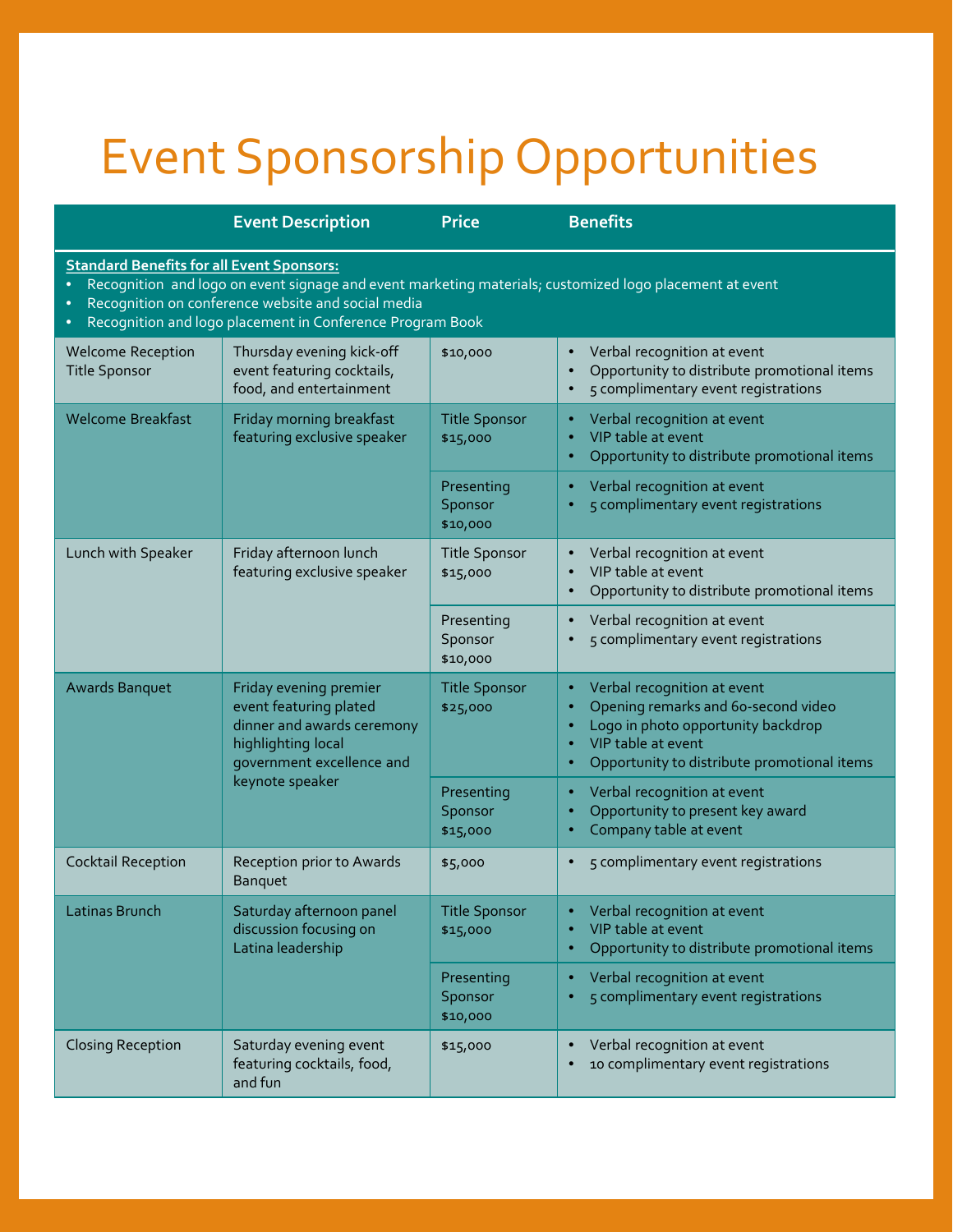# Specialized Sponsorship Opportunities

|                                                              | <b>Price</b>       | <b>Description</b>                                   | <b>Benefits</b>                                                                                                                |
|--------------------------------------------------------------|--------------------|------------------------------------------------------|--------------------------------------------------------------------------------------------------------------------------------|
| <b>Golf Tournament</b><br><b>Presenting Sponsor</b>          | \$5,000            | Thursday 18-hole golf<br>tournament, lunch included  | <b>Recognition in Conference</b><br>$\bullet$<br>Program Book<br>Recognition in event signage<br>$\bullet$                     |
| <b>Golf Tournament Hole</b><br>Sponsor<br>(18 Opportunities) | \$500              | Thursday 18-hole golf<br>tournament, lunch included  | Recognition in hole signage                                                                                                    |
| <b>Exhibitor Booth</b>                                       | \$1,000            | 2-day exhibitor opportunity<br>outside main ballroom | Opportunity to network with<br>$\bullet$<br>attendees and distribute<br>promotional materials                                  |
| <b>Exhibit Area Raffle Prize</b><br>Sponsor                  | $$500/ln-$<br>Kind | Prizes raffled off in Exhibitor<br>space             | Recognition in event signage<br>$\bullet$<br>and during raffle drawing<br>Increased traffic to exhibitor<br>$\bullet$<br>booth |
| Conference<br>Scholarships                                   | \$1,500            | Sponsor 5 conference<br>registrations                | <b>Recognition in Conference</b><br>Program Book                                                                               |

# Get Involved

Please reach out to the contacts below to sign up for one of these sponsorship opportunities.

| Exhibitors:                             | Luis Macias, luis.macias@phoenix.gov,<br>$(602)534 - 3687$     |
|-----------------------------------------|----------------------------------------------------------------|
| <b>Golf Tournament</b><br>Sponsorships: | Chris Iniquez, chris.iniquez@phoenix.gov,<br>$(602)262 - 5076$ |
| Sponsorships:                           | <b>INSERT TEAM EMAIL ADDRESS</b>                               |
|                                         |                                                                |

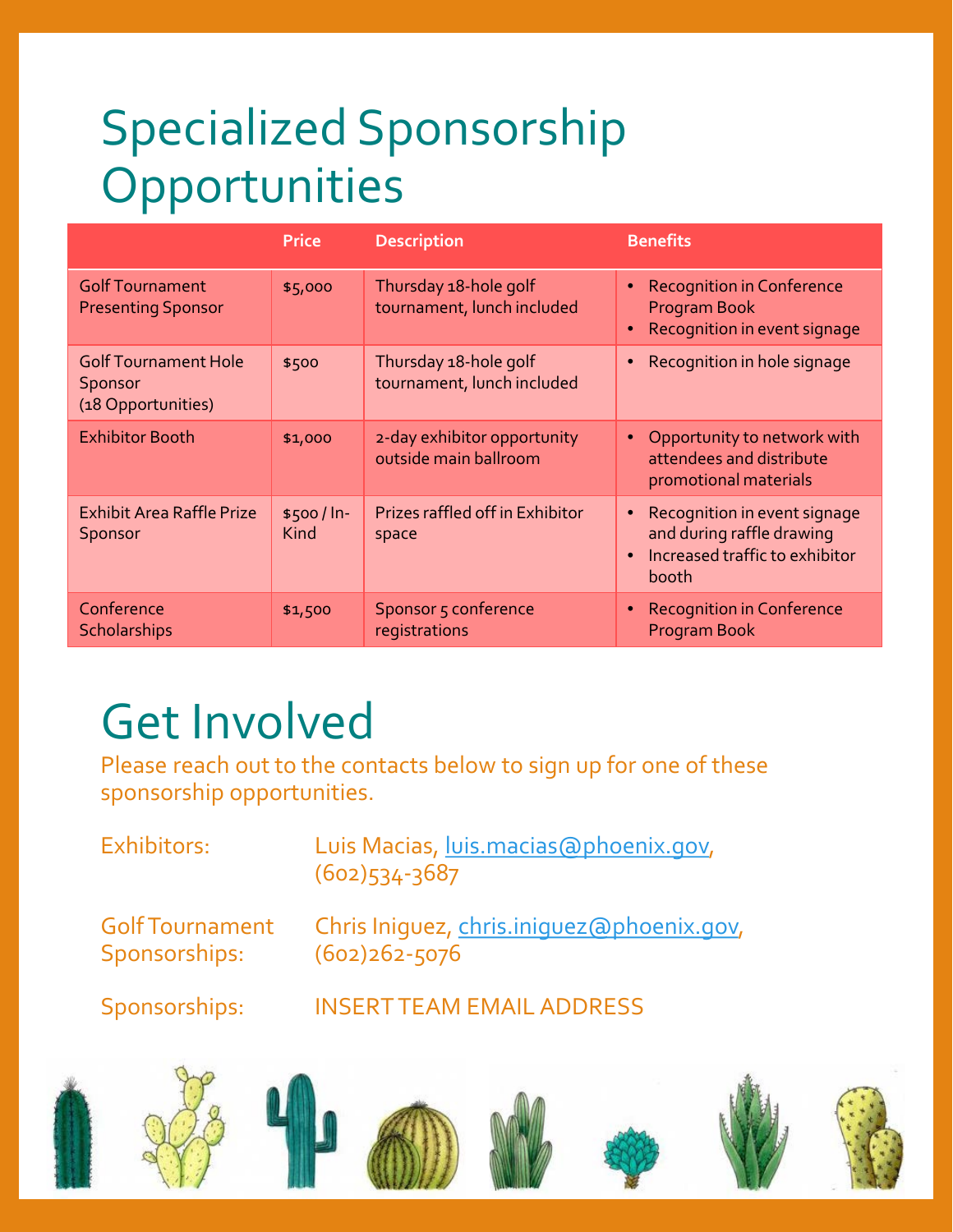# *Transformational Leadership: Honoring the Past, Treasuring the Present, Shaping the Future*

## **CALL FOR SPEAKERS**

The Local Government Hispanic Network (LGHN) is hosting the 2018 National Conference, October 25-27, 2018 in Phoenix, AZ. The theme *Transformational Leadership: Honoring the Past, Treasuring the Present, Shaping the Future* will provide an exceptional platform for the sharing of knowledge, ideas and innovative practices. LGHN is seeking proposals from engaging, thought provoking speakers with a unique experience or perspective who can provide a dynamic presentation. Recommendations that meet these characteristics, and are non-commercial in nature, are welcome from any individual, group or organization.

The LGHN Conference Planning Committee has identified the following "tracks" and session topics for each track. The Committee will accept proposals on additional topics related to the conference theme. Sessions will range from one hour to one hour and a half.

### **Track I- History & Culture: Honoring the Past**

- History of Cities, Towns, Communities
- Hispanic Leaders and Their Impact
- Music-Art-Dance-Food-Literature

### **Track II- Community: Treasuring the Present**

- Community Engagement
- Economic Impact of Hispanic Community
- Public-Private-Community Partnerships

### **Track III- Leadership: Shaping the Future**

- Empowerment/Teamwork
- Leadership Styles and Development
- Achieving Professional Success

The Planning Committee will consider each proposal and select those that best align with the theme. A submittal does not guarantee selection. Presenters will serve on a voluntary basis. All related travel and hotel accommodations will be at the presenter's expense.

Proposal submittals and questions will be accepted via e-mail to Cynthia Segovia at **[cynthia.segovia@phoenix.gov](mailto:cynthia.segovia@phoenix.gov)**. Complete a separate proposal for each session and submit in one file. **All proposals must be received by Friday, March 2, 2018.**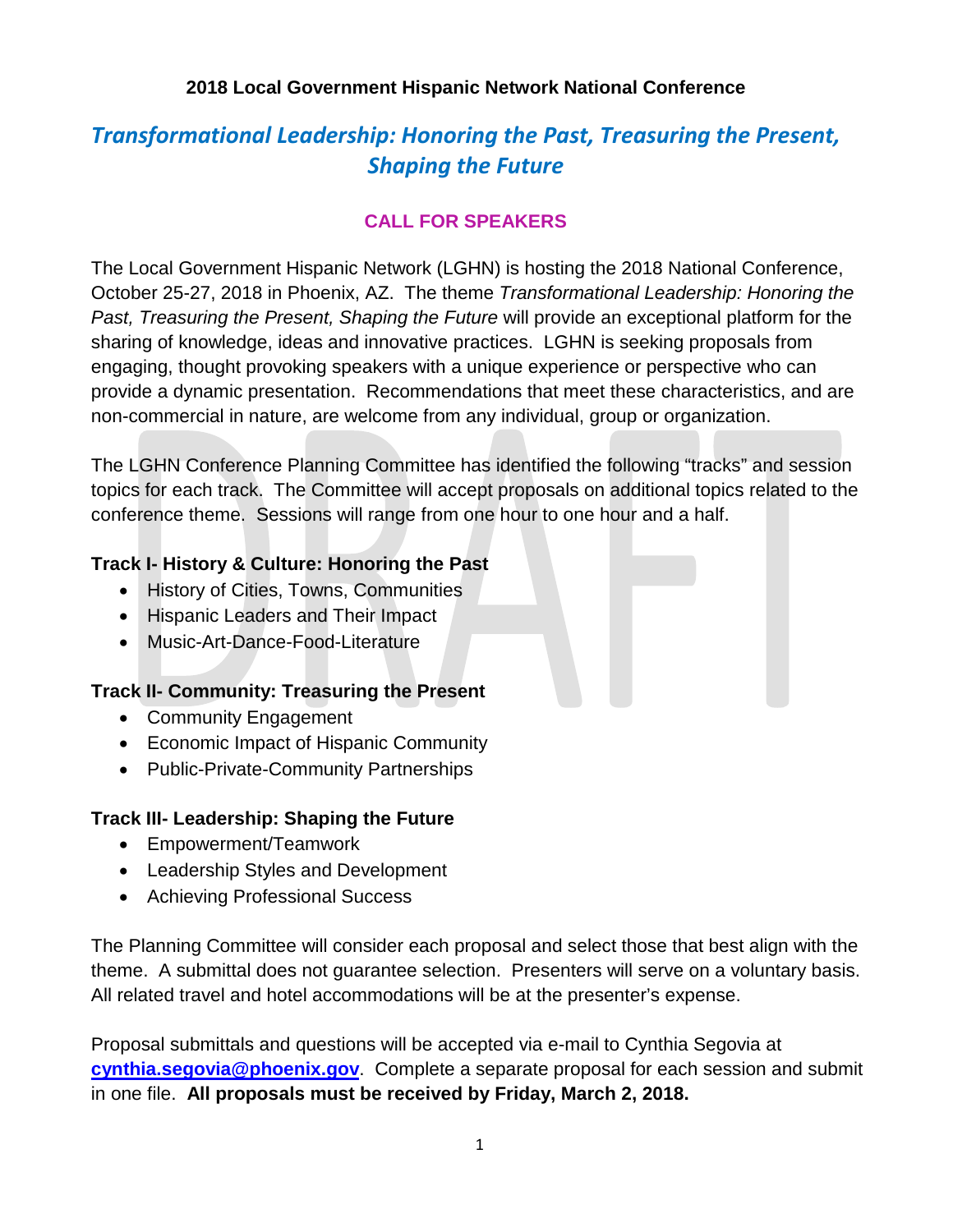### **Group/ Panel Speakers:**

Group/ Organization

Key contact name & title

Key contact e-mail address **Phone number** Phone number

List of speakers and contact information below (Name, Title, E-mail address & Phone number):

Have speakers presented at an ICMA, LGHN, or similar conference in the past?  $\Box$  Yes  $\Box$  No

If yes, specify speaker(s), conference(s), and topic(s) presented:

**Session Title:** 

#### **Session Topic Description:**

Please provide a summary of your proposed session. How does the session contribute to the conference theme and what would attendees gain from the presentation?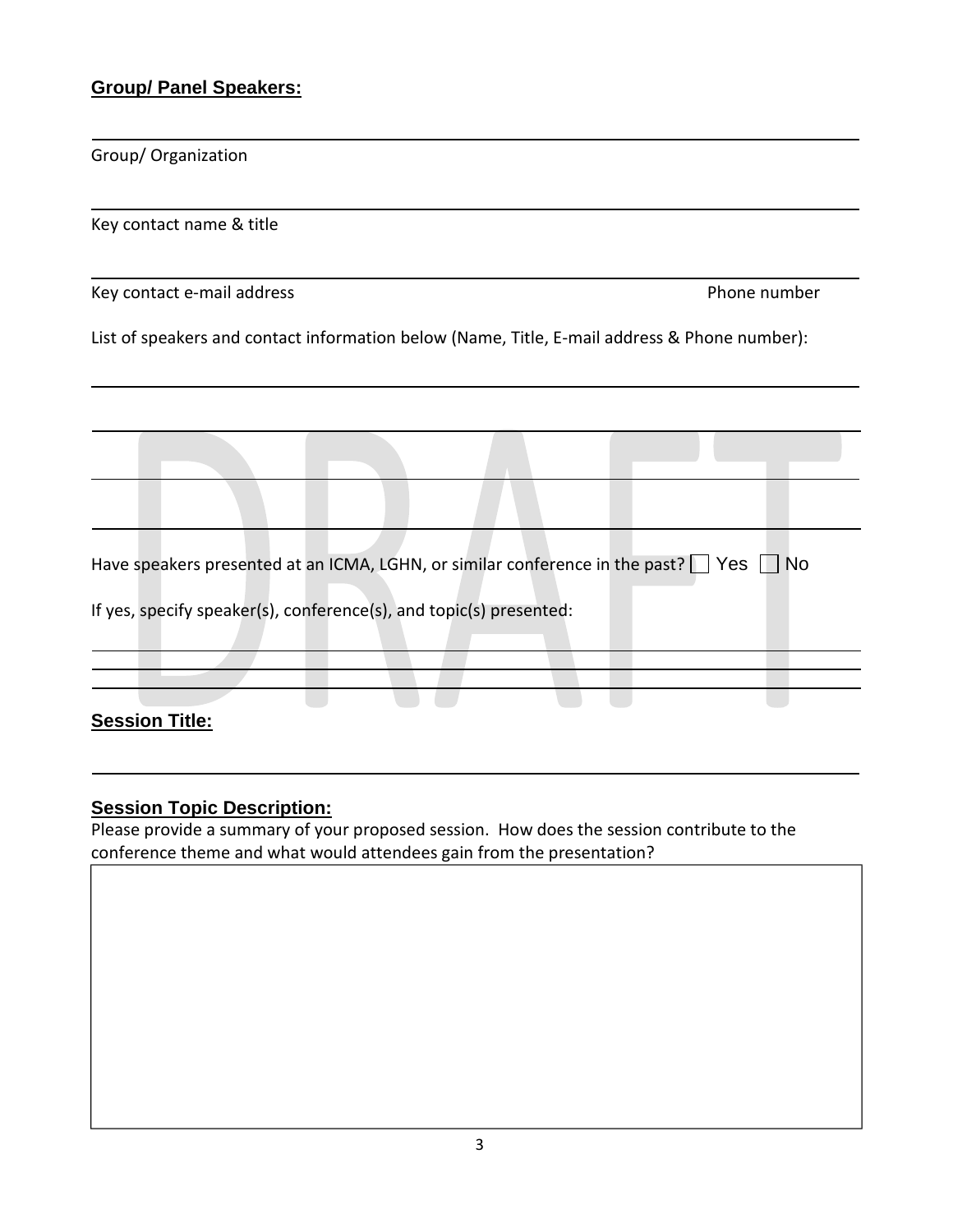

| Language     |          | <b>Sessions % Sessions</b> |
|--------------|----------|----------------------------|
| 1. en-us     | 8,539    | 96.16%                     |
| 2. en-gb     | 123      | 1.39%                      |
| 3. (not set) | 108      | 1.22%                      |
| 4. pt-br     |          | 12   0.14%                 |
| 5. es        |          | 11   0.12%                 |
| 6. es-419    |          | 11   0.12%                 |
| 7. ru        |          | 9   0.10%                  |
| 8. c         | 8        | 0.09%                      |
| 9. it-it     | $7 \mid$ | 0.08%                      |
| $10. zh$ -cn | 6        | 0.07%                      |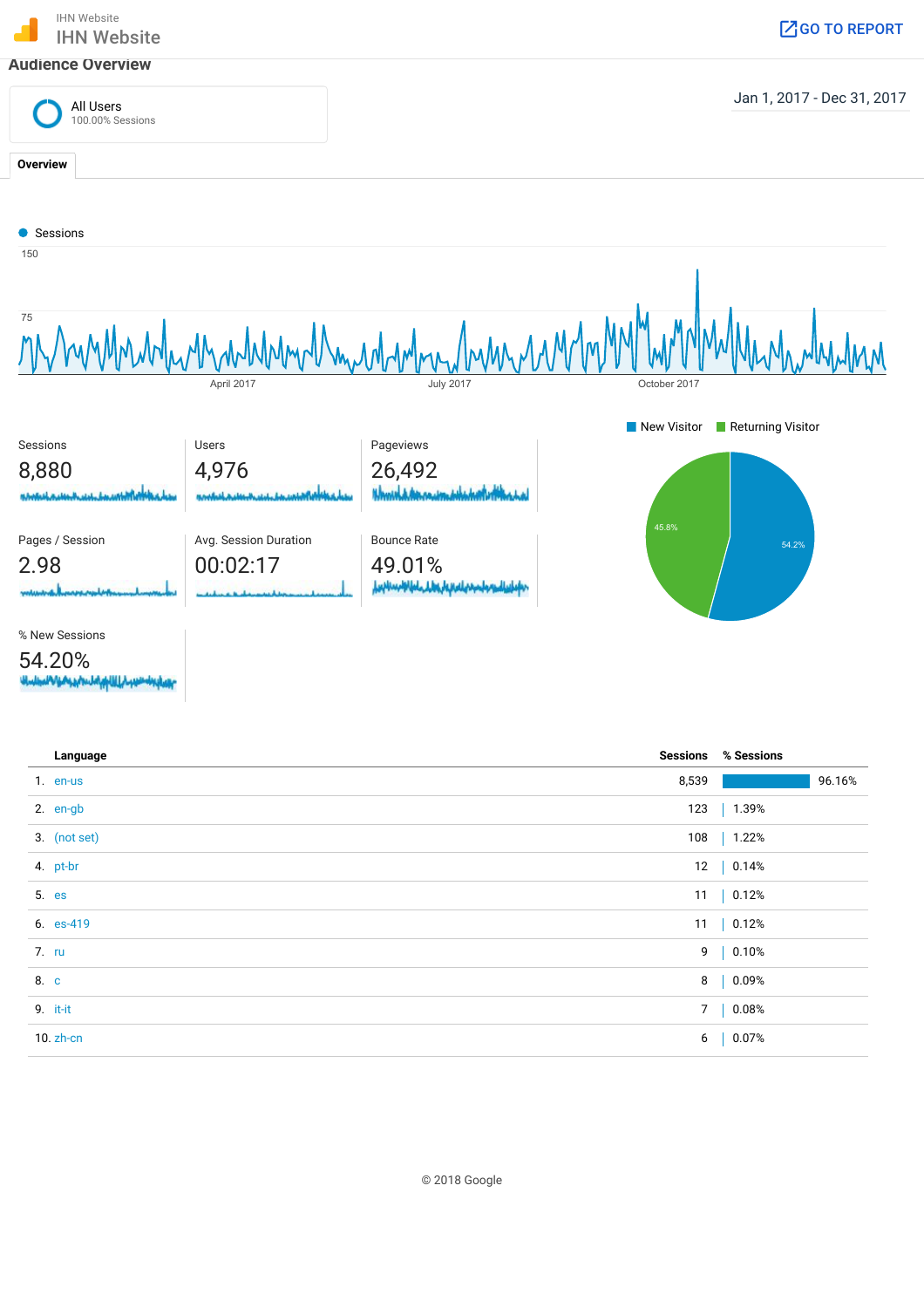



| <b>Browser</b> | <b>Acquisition</b>          |                                            |                                                 | <b>Behavior</b>                               |                                                    |                                             | <b>Conversions</b>                                  |                                               |                                         |                                             |
|----------------|-----------------------------|--------------------------------------------|-------------------------------------------------|-----------------------------------------------|----------------------------------------------------|---------------------------------------------|-----------------------------------------------------|-----------------------------------------------|-----------------------------------------|---------------------------------------------|
|                |                             | <b>Sessions</b>                            | % New<br><b>Sessions</b>                        | New<br><b>Users</b>                           | <b>Bounce</b><br>Rate                              | Pages /<br><b>Session</b>                   | Avg. Session<br><b>Duration</b>                     | <b>Goal Conversion</b><br>Rate                | Goal<br><b>Completions</b>              | Goal<br>Value                               |
|                |                             | 8,880<br>% of Total:<br>100.00%<br>(8,880) | 54.20%<br>Avg for View:<br>54.20%<br>$(0.00\%)$ | 4,813<br>% of<br>Total:<br>100.00%<br>(4,813) | 49.01%<br>Avg for<br>View:<br>49.01%<br>$(0.00\%)$ | 2.98<br>Avg for View:<br>2.98<br>$(0.00\%)$ | 00:02:17<br>Avg for View:<br>00:02:17<br>$(0.00\%)$ | 0.00%<br>Avg for View:<br>0.00%<br>$(0.00\%)$ | $\Omega$<br>% of Total:<br>0.00%<br>(0) | \$0.00<br>% of Total:<br>0.00%<br>( \$0.00) |
|                | 1. Chrome                   | 3,372<br>(37.97%)                          | 60.91%                                          | 2,054<br>(42.68%)                             | 50.53%                                             | 2.97                                        | 00:02:08                                            | 0.00%                                         | 0<br>$(0.00\%)$                         | \$0.00<br>$(0.00\%)$                        |
|                | 2. Internet Explorer        | 2,555<br>(28.77%)                          | 49.39%                                          | 1,262<br>(26.22%)                             | 39.37%                                             | 3.76                                        | 00:03:08                                            | 0.00%                                         | $\Omega$<br>$(0.00\%)$                  | \$0.00<br>$(0.00\%)$                        |
|                | 3. Safari                   | 1,543<br>(17.38%)                          | 51.52%                                          | 795<br>(16.52%)                               | 54.24%                                             | 2.20                                        | 00:01:35                                            | 0.00%                                         | $\mathbf 0$<br>$(0.00\%)$               | \$0.00<br>$(0.00\%)$                        |
|                | 4. Firefox                  | 824<br>(9.28%)                             | 47.21%                                          | 389<br>(8.08%)                                | 58.01%                                             | 2.38                                        | 00:01:52                                            | 0.00%                                         | $\Omega$<br>$(0.00\%)$                  | \$0.00<br>$(0.00\%)$                        |
|                | 5. Edge                     | 433<br>(4.88%)                             | 39.26%                                          | 170<br>(3.53%)                                | 44.11%                                             | 3.04                                        | 00:02:17                                            | 0.00%                                         | 0<br>$(0.00\%)$                         | \$0.00<br>$(0.00\%)$                        |
|                | 6. Mozilla Compatible Agent | 35<br>(0.39%)                              | 100.00%                                         | 35<br>(0.73%)                                 | 100.00%                                            | 1.00                                        | 00:00:00                                            | 0.00%                                         | 0<br>$(0.00\%)$                         | \$0.00<br>$(0.00\%)$                        |
|                | 7. Sogou web spider         | 33<br>(0.37%)                              | 100.00%                                         | 33<br>$(0.69\%)$                              | 100.00%                                            | 1.00                                        | 00:00:00                                            | 0.00%                                         | 0<br>$(0.00\%)$                         | \$0.00<br>$(0.00\%)$                        |
|                | 8. Safari (in-app)          | 17<br>(0.19%)                              | 82.35%                                          | 14<br>(0.29%)                                 | 88.24%                                             | 1.12                                        | 00:00:03                                            | 0.00%                                         | $\mathbf 0$<br>$(0.00\%)$               | \$0.00<br>$(0.00\%)$                        |
|                | 9. Android Webview          | 16<br>(0.18%)                              | 75.00%                                          | 12<br>(0.25%)                                 | 87.50%                                             | 1.69                                        | 00:00:29                                            | 0.00%                                         | $\Omega$<br>$(0.00\%)$                  | \$0.00<br>$(0.00\%)$                        |
| 10.            | <b>Samsung Internet</b>     | 13<br>(0.15%)                              | 84.62%                                          | 11<br>(0.23%)                                 | 61.54%                                             | 2.46                                        | 00:00:45                                            | 0.00%                                         | 0<br>$(0.00\%)$                         | \$0.00<br>$(0.00\%)$                        |
|                |                             |                                            |                                                 |                                               |                                                    |                                             |                                                     |                                               |                                         |                                             |

Rows 1 - 10 of 21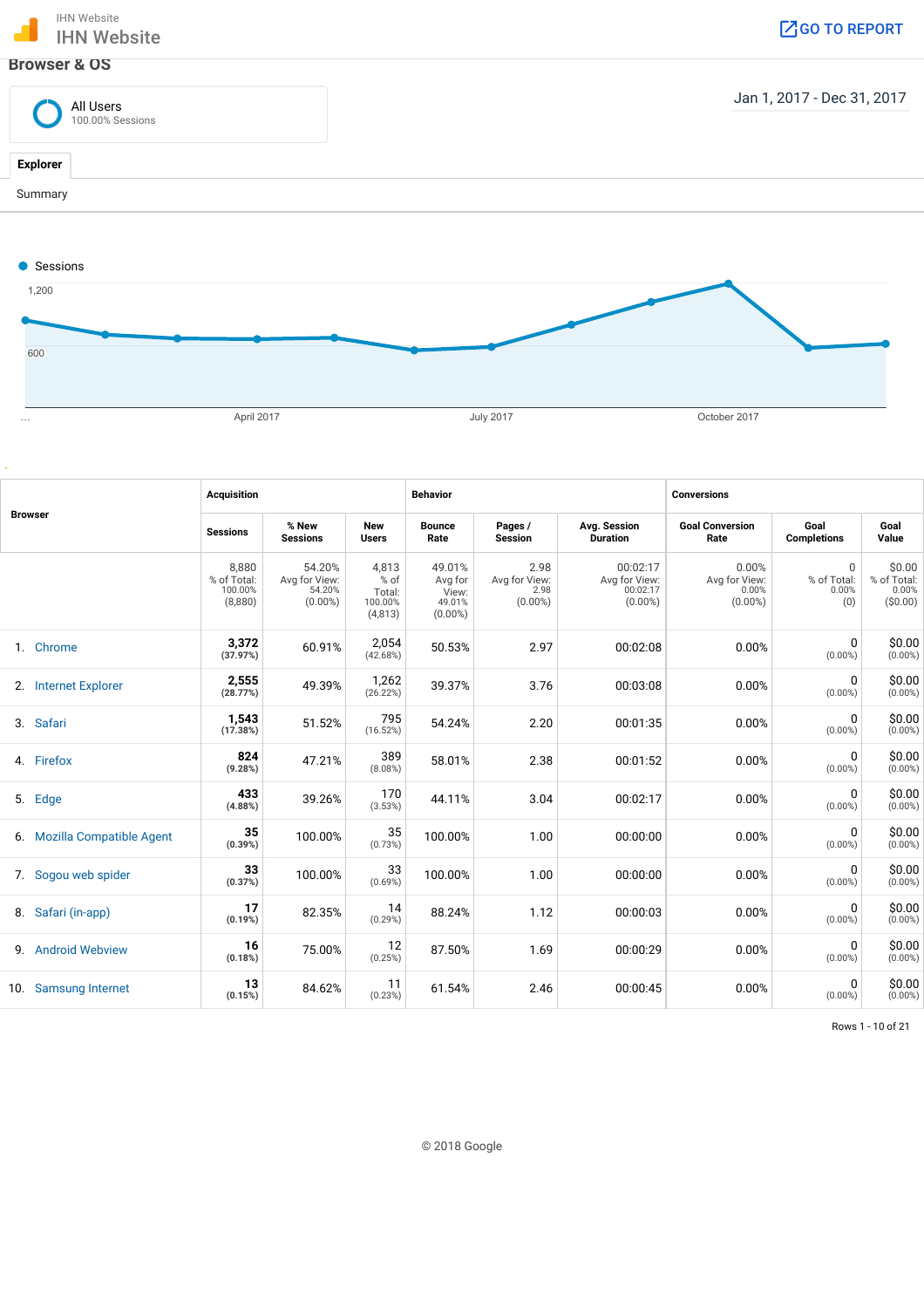#### **International City/County Management Association Response to RFQ: University Model Practitioner Program Arizona State University School of Public Affairs October 19, 2017**

#### **Introduction**

Arizona State University's [School of Public Affairs](https://spa.asu.edu/) is proud to offer this overview of the assets, intellectual capacity, and interest in response to ICMA's Request for Information/Qualifications regarding University Model Practitioner Programs. The School is heavily invested in the integration of practitioners into classroom experiences for students as well as research activities in a number of areas. Furthermore, the School is a leading proponent of bridging the gap between the academia and the practitioner communities, particularly at the local level of government through the efforts of th[e Center for Urban Innovation.](https://urbaninnovation.asu.edu/) [Dr. David Swindell,](https://spa.asu.edu/content/david-swindell) director of the Center, will serve as the Principle Investigator on this project.

Below, you will find an overview of the qualifications ASU brings to this project and our initial plan to achieve the goals ICMA has set out in the RFQ. The School would be happy to provide a more detailed proposal of how we can produce an excellent product for the partners and one that will be useful to universities in terms of providing concrete steps to integrate a greater practitioner presence into their existing degree programs.

#### **Purpose & Philosophical Orientation**

ASU's School of Public Administration is ranked #4 in city management by *US News and World Report* and #13 among all public administration programs in the country. We believe an important aspect of our success in increasing our rankings has been an aggressive overhaul of our Masters of Public Administration program that emphasizes practical application of evidence-based decision-making. This approach in now woven into our classrooms, faculty research, and community outreach. Along with the impact of our MPA program, we also saw the launch of a very successful undergraduate program focusing on public service as another factor driving greater visibility for our School as well as meeting an unmet need among young people for professional educational opportunities that meet and bolster their desires to engage in public service.

ASU is a very large university with over 72,000 in-person students, plus another 35,000 online. The College of [Public Service and Community Solutions](https://publicservice.asu.edu/) is home to the School of Public Affairs (where we focus the training of our local government management students). According to ou[r charter,](https://spa.asu.edu/content/about) ASU is a comprehensive public research university, measured not by whom we exclude, but rather by whom we include and how they succeed; advancing research and discovery of public value; and assuming fundamental responsibility for the economic, social, cultural and overall health of the communities it serves. The commitment to these principles of ASU (and the School) is reflected in the diversity of our student body: most representative Research-1 institution of its home state's demographics, most veterans, most Native-Americans, most first-generation college students, and the list goes on.

The School of Public Affairs is committed to an academic experience for our students that stresses critical thinking skills while building marketable skills that will help them succeed in whichever public service path they pursue. Critical to this educational approach for us has been a reliance on many public sector leaders in the classroom and in our applied research efforts in which students are involved. The schools advisory council includes six city management officials, three county management officials, and representatives of four professional local government organizations all from around the state. Relative to the goals of this ICMA project, ASU shares this commitment. We want to improve our own abilities in this educational approach, and we want to share lessons we have learned from others and from our own experiments.

While not all of our experiments have been successful, our most successful one has emerged from our partnership with ICMA, the Arizona City Management Association (ACMA), and the Alliance for Innovation (which is housed here in School). These partnerships support ou[r Marvin Andrews Fellowship Program in City Management w](https://spa.asu.edu/content/meet-marvins-fellows)hich provides tuition, stipend, and travel support for four of our top MPA students each year that are interested in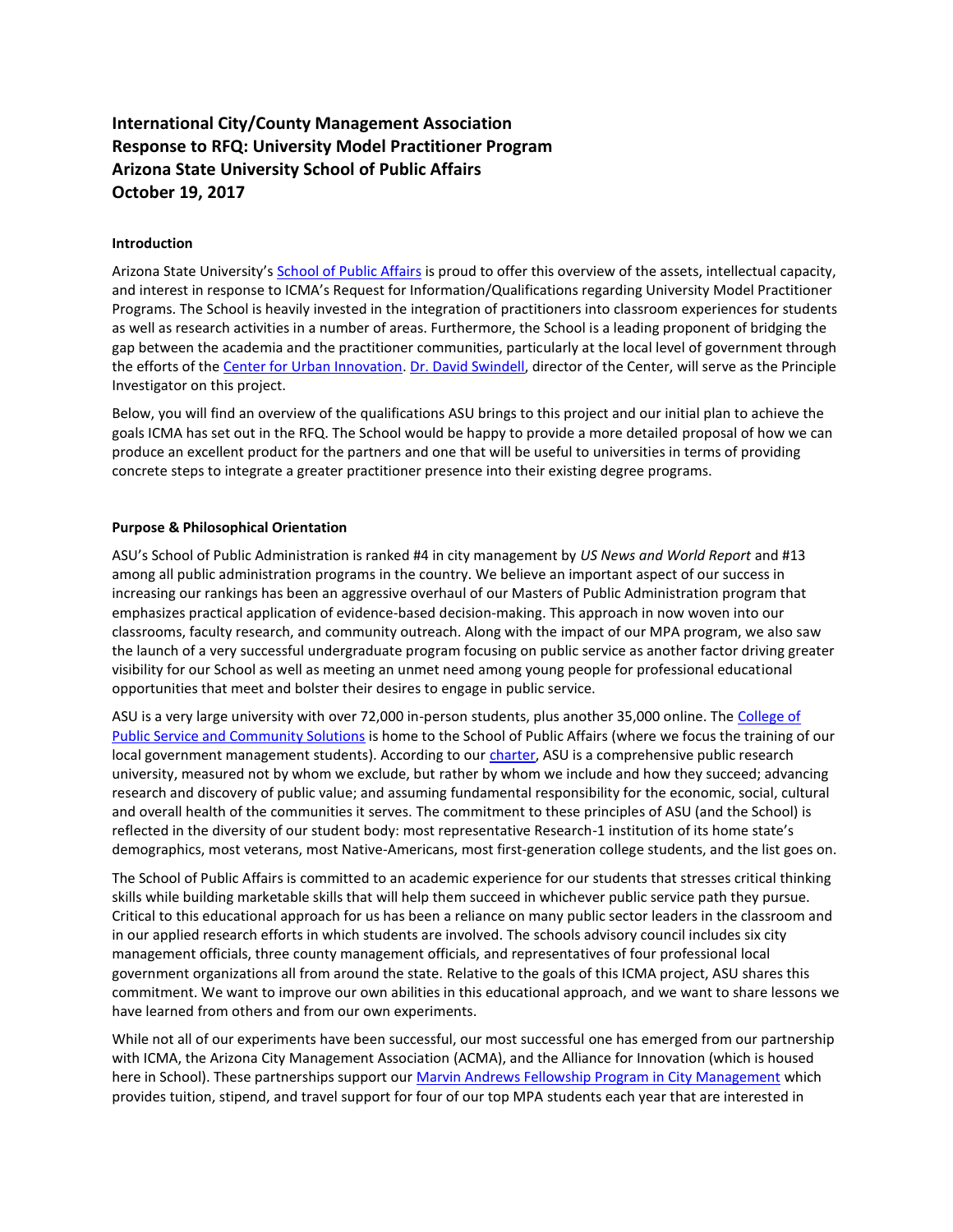careers in city management. Other aspects of our approach is a robust ICMA student chapter, taking 10-15 students to the semi-annual ACMA meetings and League of Cities meetings, and arranging site tours for students of various public works facilities.

In addition to the student-focused activities, we also integrate practitioners into the classroom experience directly. We developed the "Professor of Practice" position and have brought various practitioners into these roles over the years. For instance, George Pettit (former city manager of Gilbert, AZ) works directly with SPA and the Center and is a critical linkage for us to the regional practitioner community. He also teaches for our MPA program. He is currently teaching our graduate-level Urban Services Infrastructure course and has brought into his classroom 12 local leaders from municipal, county, and tribal governments over a broad range of infrastructure areas. George is only one of our four professors of practice. Furthermore, we have several "Faculty Associates" that are currently working in city management positions but also enjoy teaching classes as well, currently including Scottsdale city manager Jim Thompson and Surprise assistant city manager (and one of our alums) Nicole Lance.

#### **Initial Proposal**

The ASU approach is but one model. We are constantly working with NASPAA and ASPA to learn and share new pathways to bridge the gap between academia and practitioners in this way. Furthermore, we have ongoing research projects tying practitioners with faculty as well. We believe our experience, resource capacity, and network of academics and practitioners puts us in an excellent position to development a "how to" manual with multiple models that others schools can adopt (based on their contexts). These models will facilitate greater participation of practitioners in their education missions in a way that attracts not only more students to public service generally, but a diverse array of students to local government management specifically.

- x *Review of existing information from ASPA and NASPAA*. ASU's MPA program is accredited by NASPAA and faculty are involved in various governance activities. For instance, Dr. David Swindell serves on the Local Government Education committee and is the former chair of the Marketing committee that conducted a study on the skills local managers are looking for when hiring new MPA graduates. We also are heavily involved with ASPA where Dr. Swindell is chairing the Donald Stone Award Committee and is a member of the Section on Intergovernmental Administration and Management. We will work with both of these organizations to review previous studies they have conducted related to attracting diverse students into public service and the role of practitioner integration towards those ends.
- x *Development of surveys, which will be distributed by ICMA, IHN, NFBPA and other local government affiliate organizations to their respective members*. The ASU team has extensive survey design experience, particularly regarding local government officials. We have worked on survey design, implementation, and analysis on many projects with ICMA in the past, as well as the Alliance for Innovation (in addition to other survey projects with many other organizations). We will utilize ICMA, IHN, and NFBPA, as well as our relationships with other local government organizations (e.g., the NLC, GFOA, etc.) to solicit input from the practitioner community on the opportunities and barriers they face when considering participation with schools as guests, faculty associates, professors of practices, or other equivalent kinds of positions.
- x *Development of interview questions/guidelines to expand and further clarify survey results. Interviewees will be identified through the survey and recommendations from ICMA, IHN, NFBPA and other affiliate organizations. University participants will be responsible for scheduling interviews with assistance as needed from ICMA, IHN and NFBPA*. While many of our projects have involved survey approaches, they almost always include additional in-depth interviews with representative subgroups to help add more detailed qualitative information that illustrates the broad findings from the surveys. For instance, this project is likely to identify challenges from the schools' perspectives concerning quality control. Not all practitioners will likely be good in the classroom. A survey will capture such a finding relatively easily. But only follow-up interviews with principles will allow for a more nuanced understanding of the variations in institutional constraints that need to be addressed that can inhibit practitioner participation. Also, interviews will help "flesh out" the models our report will highlight in terms of how practitioners can receive the training in pedagogy they need for the more intensive forms of educational participation.